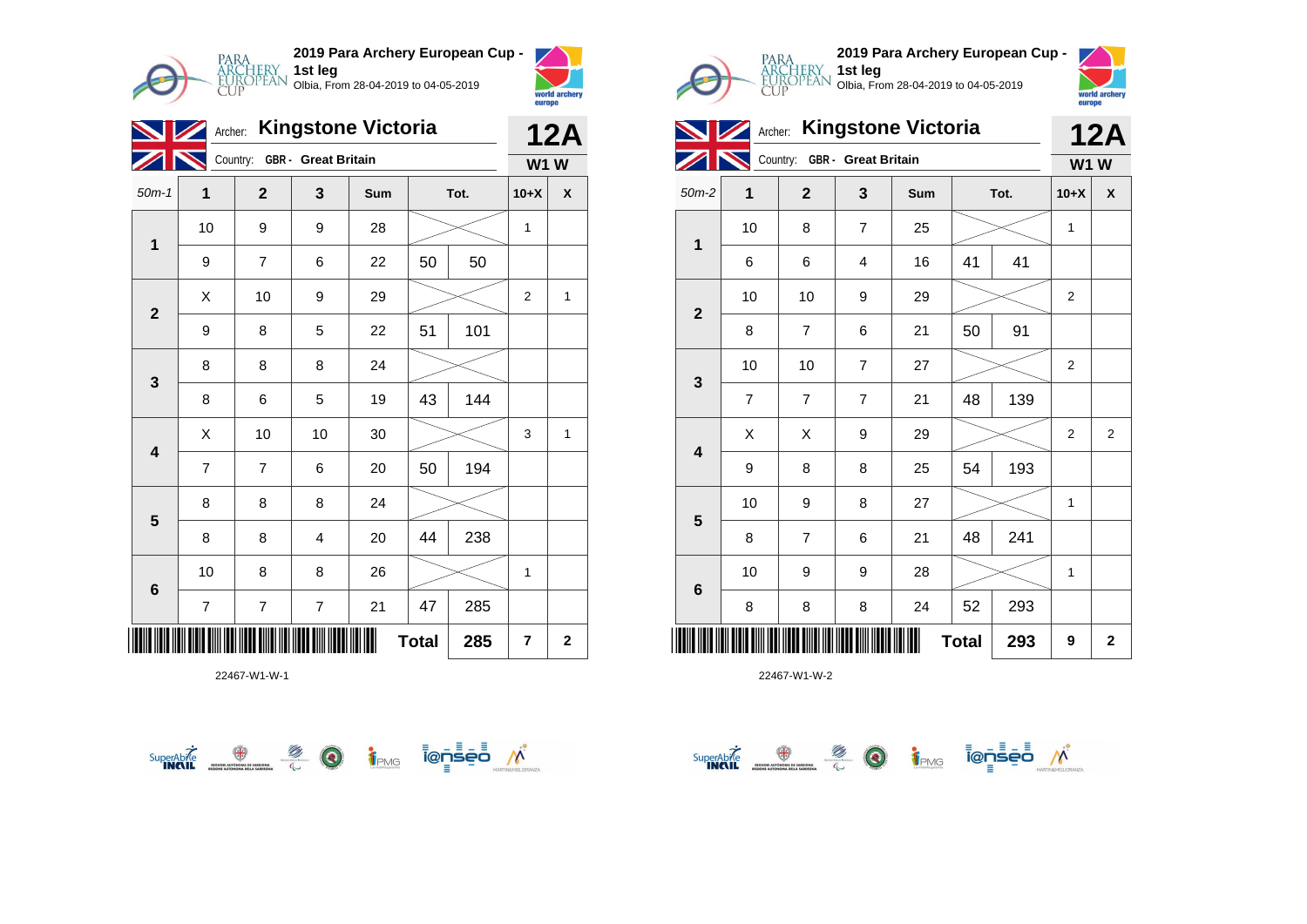

| <b>Brandtlova Tereza</b><br>Archer: |                         |                |                      |     |    |      |             | <b>12B</b> |  |
|-------------------------------------|-------------------------|----------------|----------------------|-----|----|------|-------------|------------|--|
|                                     |                         | Country:       | CZE - Czech Republic |     |    |      | <b>W1 W</b> |            |  |
| $50m-1$                             | $\overline{\mathbf{1}}$ | $\mathbf{2}$   | 3                    | Sum |    | Tot. | $10+X$      | X          |  |
| $\mathbf{1}$                        | 10                      | 8              | $\overline{7}$       | 25  |    |      | 1           |            |  |
|                                     | 7                       | 6              | 6                    | 19  | 44 | 44   |             |            |  |
| $\mathbf{2}$                        | 9                       | 9              | 8                    | 26  |    |      |             |            |  |
|                                     | 8                       | $\overline{7}$ | $\overline{7}$       | 22  | 48 | 92   |             |            |  |
| 3                                   | 9                       | 8              | 8                    | 25  |    |      |             |            |  |
|                                     | 8                       | 6              | 5                    | 19  | 44 | 136  |             |            |  |
| 4                                   | 10                      | 8              | 8                    | 26  |    |      | 1           |            |  |
|                                     | 7                       | 6              | 6                    | 19  | 45 | 181  |             |            |  |
| 5                                   | 9                       | 9              | 8                    | 26  |    |      |             |            |  |
|                                     | 8                       | 8              | $\overline{7}$       | 23  | 49 | 230  |             |            |  |
| 6                                   | 9                       | 8              | $\overline{7}$       | 24  |    |      |             |            |  |
|                                     | 6                       | 6              | 5                    | 17  | 41 | 271  |             |            |  |
| <b>Total</b><br>271<br>$\mathbf 2$  |                         |                |                      |     |    |      |             | 0          |  |







| <b>Brandtlova Tereza</b><br>Archer: |                |                               |                |     |              |      |                | <b>12B</b>   |  |
|-------------------------------------|----------------|-------------------------------|----------------|-----|--------------|------|----------------|--------------|--|
|                                     |                | Country: CZE - Czech Republic |                |     |              |      | <b>W1W</b>     |              |  |
| $50m-2$                             | $\overline{1}$ | $\mathbf{2}$                  | 3              | Sum |              | Tot. | $10+X$         | X            |  |
| 1                                   | 9              | 9                             | 8              | 26  |              |      |                |              |  |
|                                     | $\overline{7}$ | 6                             | 5              | 18  | 44           | 44   |                |              |  |
| $\mathbf{2}$                        | 10             | 10                            | 9              | 29  |              |      | $\overline{2}$ |              |  |
|                                     | 8              | 6                             | 6              | 20  | 49           | 93   |                |              |  |
| $\mathbf{3}$                        | 10             | 9                             | 9              | 28  |              |      | 1              |              |  |
|                                     | 9              | 8                             | 8              | 25  | 53           | 146  |                |              |  |
| $\overline{\mathbf{4}}$             | X              | 10                            | 9              | 29  |              |      | $\overline{2}$ | $\mathbf{1}$ |  |
|                                     | 9              | 8                             | $\overline{7}$ | 24  | 53           | 199  |                |              |  |
| 5                                   | 10             | 9                             | 9              | 28  |              |      | 1              |              |  |
|                                     | $\overline{7}$ | 4                             | M              | 11  | 39           | 238  |                |              |  |
| $\bf 6$                             | 10             | 10                            | 9              | 29  |              |      | $\overline{c}$ |              |  |
|                                     | 7              | 7                             | 7              | 21  | 50           | 288  |                |              |  |
| ║║║                                 |                |                               |                |     | <b>Total</b> | 288  | 8              | 1            |  |

 $\overbrace{\text{supexch}}^{\text{Supexch}} \overbrace{\text{supex}}^{\text{opex}} \overbrace{\text{supexch}}^{\text{opex}} \overbrace{\text{supexch}}^{\text{opex}} \overbrace{\text{supexch}}^{\text{opex}} \overbrace{\text{supexch}}^{\text{opex}}$ 

**1st leg**

Olbia, From 28-04-2019 to 04-05-2019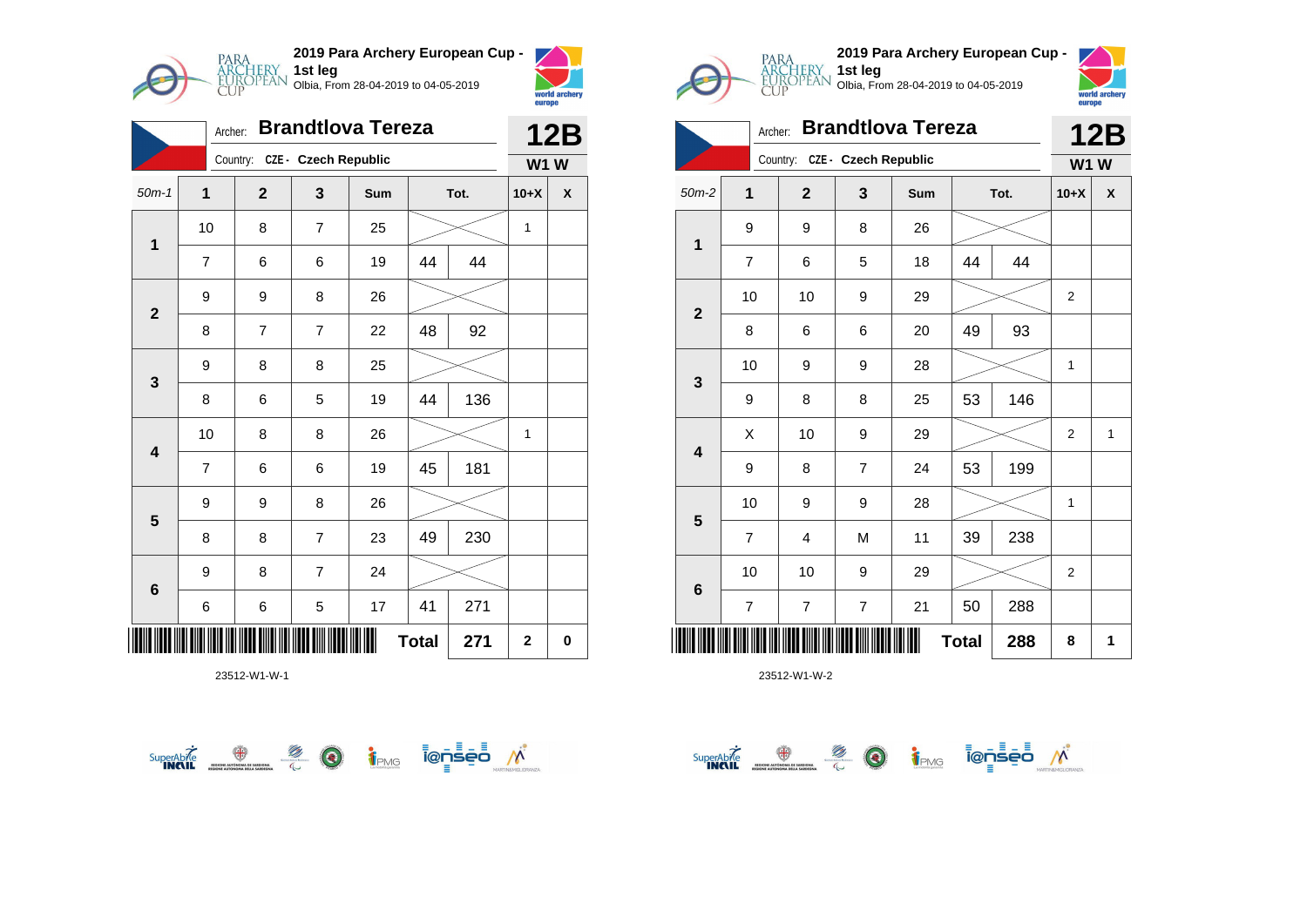

|                          |    | <b>13A</b>                   |                         |     |    |      |                |   |
|--------------------------|----|------------------------------|-------------------------|-----|----|------|----------------|---|
|                          |    | Country: GBR - Great Britain |                         |     |    |      | <b>W1W</b>     |   |
| $50m-1$                  | 1  | $\mathbf{2}$                 | 3                       | Sum |    | Tot. | $10+X$         | χ |
| $\overline{1}$           | 9  | 9                            | 9                       | 27  |    |      |                |   |
|                          | 9  | 9                            | 8                       | 26  | 53 | 53   |                |   |
| $\mathbf{2}$             | 10 | 10                           | 9                       | 29  |    |      | $\overline{2}$ |   |
|                          | 9  | 9                            | 9                       | 27  | 56 | 109  |                |   |
| 3                        | 10 | 9                            | 9                       | 28  |    |      | $\mathbf{1}$   |   |
|                          | 9  | 9                            | 9                       | 27  | 55 | 164  |                |   |
| 4                        | 10 | 10                           | 9                       | 29  |    |      | 2              |   |
|                          | 9  | $\overline{7}$               | 6                       | 22  | 51 | 215  |                |   |
| $5\phantom{1}$           | 10 | 9                            | 9                       | 28  |    |      | $\mathbf{1}$   |   |
|                          | 9  | 9                            | 9                       | 27  | 55 | 270  |                |   |
| $6\phantom{1}$           | X  | X                            | 9                       | 29  |    |      | $\overline{2}$ | 2 |
|                          | 9  | 8                            | $\overline{\mathbf{7}}$ | 24  | 53 | 323  |                |   |
| <b>Total</b><br>323<br>8 |    |                              |                         |     |    |      |                |   |







| Archer: Rumary Victoria |                         |    |                |                              |     |              |      |                | <b>13A</b>   |  |
|-------------------------|-------------------------|----|----------------|------------------------------|-----|--------------|------|----------------|--------------|--|
|                         |                         |    |                | Country: GBR - Great Britain |     |              |      | <b>W1W</b>     |              |  |
|                         | $50m-2$                 | 1  | $\overline{2}$ | 3                            | Sum |              | Tot. | $10+X$         | X            |  |
|                         |                         | 9  | 9              | 9                            | 27  |              |      |                |              |  |
|                         | 1                       | 8  | 8              | $\overline{7}$               | 23  | 50           | 50   |                |              |  |
|                         | $\mathbf{2}$            | 10 | 9              | 8                            | 27  |              |      | 1              |              |  |
|                         |                         | 8  | 8              | $\overline{7}$               | 23  | 50           | 100  |                |              |  |
|                         | $\mathbf{3}$            | 10 | 10             | 9                            | 29  |              |      | 2              |              |  |
|                         |                         | 8  | 8              | 8                            | 24  | 53           | 153  |                |              |  |
|                         | $\overline{\mathbf{4}}$ | X  | 10             | 8                            | 28  |              |      | $\overline{2}$ | 1            |  |
|                         |                         | 8  | 8              | 6                            | 22  | 50           | 203  |                |              |  |
|                         |                         | X  | 10             | 9                            | 29  |              |      | $\overline{2}$ | $\mathbf{1}$ |  |
|                         | $5\phantom{1}$          | 9  | $\overline{7}$ | $\overline{7}$               | 23  | 52           | 255  |                |              |  |
|                         |                         | 10 | 9              | 8                            | 27  |              |      | 1              |              |  |
|                         | $6\phantom{1}$          | 8  | $\overline{7}$ | $\overline{7}$               | 22  | 49           | 304  |                |              |  |
|                         |                         |    |                |                              |     | <b>Total</b> | 304  | 8              | $\mathbf{2}$ |  |

 $\overbrace{\text{superAb}^{\text{K}}_{\text{INAR}}}\underbrace{\textcircled{\#}}_{\text{INAR}}\underbrace{\textcircled{\#}}_{\text{C}}\underbrace{\textcircled{\#}}_{\text{C}}\underbrace{\text{i}_{\text{PMS}}}_{\text{PMS}}\underbrace{\text{i}_{\text{C}}\text{-}\text{s}_{\text{C}}\text{-}\text{i}}_{\text{N}}\text{N}^{\text{C}}$ 

**1st leg**

Olbia, From 28-04-2019 to 04-05-2019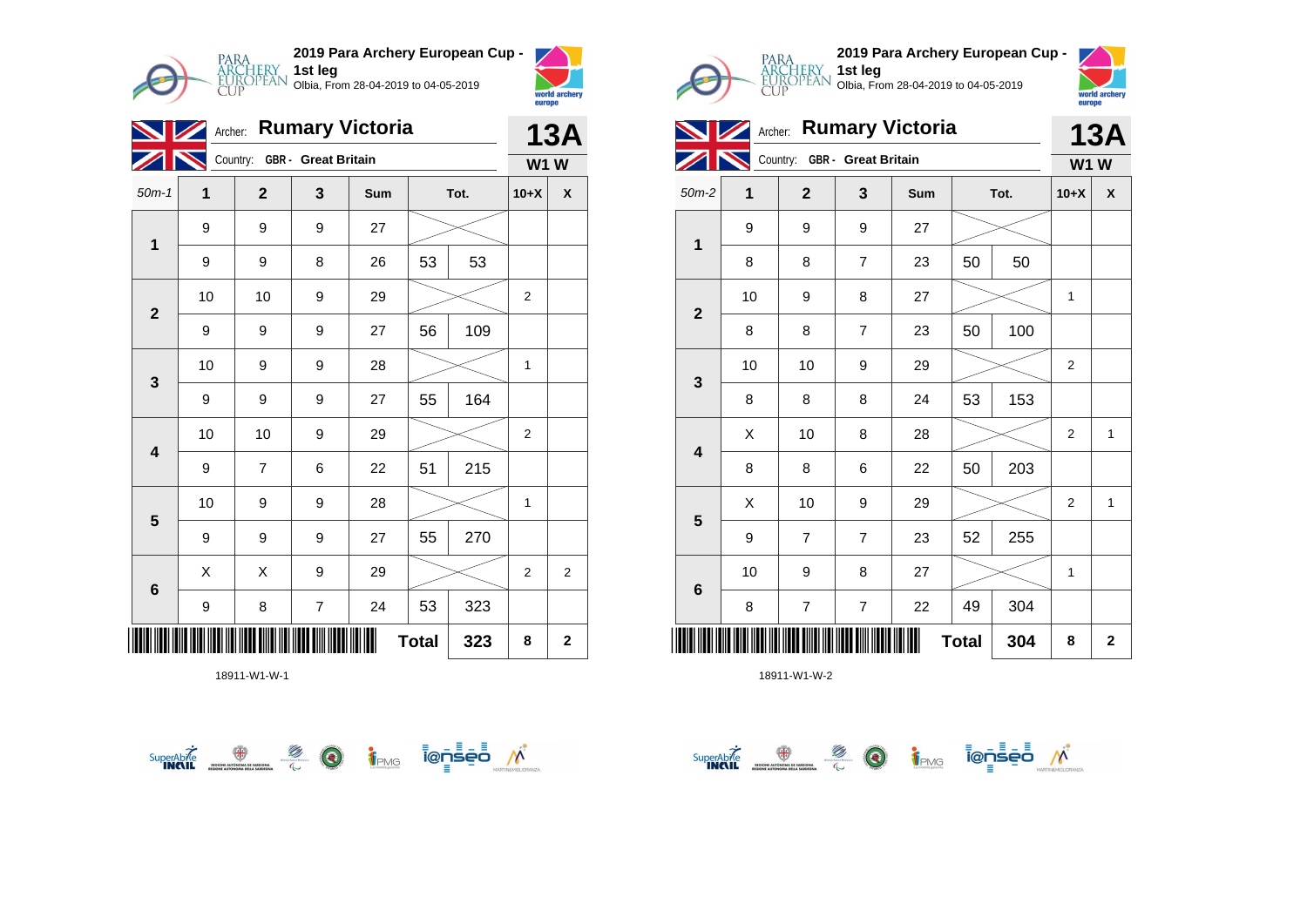

|                | <b>Krutova Elena</b><br>Archer: |                       |                         |     |    |      |                |   |  |  |
|----------------|---------------------------------|-----------------------|-------------------------|-----|----|------|----------------|---|--|--|
|                |                                 | Country: RUS - Russia |                         |     |    |      | <b>W1W</b>     |   |  |  |
| $50m-1$        | $\mathbf{1}$                    | $\mathbf{2}$          | 3                       | Sum |    | Tot. | $10+X$         | X |  |  |
| $\mathbf{1}$   | 9                               | 8                     | 8                       | 25  |    |      |                |   |  |  |
|                | 8                               | 8                     | 8                       | 24  | 49 | 49   |                |   |  |  |
| $\mathbf{2}$   | 9                               | 9                     | 8                       | 26  |    |      |                |   |  |  |
|                | 8                               | 8                     | $\overline{7}$          | 23  | 49 | 98   |                |   |  |  |
| 3              | Χ                               | 9                     | 9                       | 28  |    |      | 1              | 1 |  |  |
|                | 9                               | 8                     | 8                       | 25  | 53 | 151  |                |   |  |  |
| 4              | 10                              | 10                    | 9                       | 29  |    |      | $\overline{c}$ |   |  |  |
|                | $\overline{7}$                  | $\overline{7}$        | $\overline{7}$          | 21  | 50 | 201  |                |   |  |  |
| $5\phantom{1}$ | 10                              | 10                    | 9                       | 29  |    |      | $\overline{2}$ |   |  |  |
|                | $\overline{7}$                  | $\overline{7}$        | $\overline{7}$          | 21  | 50 | 251  |                |   |  |  |
| 6              | 9                               | 9                     | 8                       | 26  |    |      |                |   |  |  |
|                | $\overline{\mathbf{7}}$         | 7                     | $\overline{\mathbf{7}}$ | 21  | 47 | 298  |                |   |  |  |
|                | <b>Total</b><br>298             |                       |                         |     |    |      |                | 1 |  |  |







| <b>Krutova Elena</b><br>Archer: |                |                       |                |     |              |      |                | <b>13B</b>         |  |
|---------------------------------|----------------|-----------------------|----------------|-----|--------------|------|----------------|--------------------|--|
|                                 |                | Country: RUS - Russia |                |     |              |      | <b>W1W</b>     |                    |  |
| $50m-2$                         | 1              | $\mathbf{2}$          | 3              | Sum |              | Tot. | $10+X$         | $\pmb{\mathsf{X}}$ |  |
| 1                               | 9              | 9                     | 8              | 26  |              |      |                |                    |  |
|                                 | 8              | 7                     | 5              | 20  | 46           | 46   |                |                    |  |
| $\mathbf 2$                     | 10             | 9                     | 9              | 28  |              |      | 1              |                    |  |
|                                 | 9              | 8                     | $\overline{7}$ | 24  | 52           | 98   |                |                    |  |
|                                 | X              | 9                     | 8              | 27  |              |      | 1              | $\mathbf{1}$       |  |
| $\mathbf{3}$                    | $\overline{7}$ | 7                     | $\overline{7}$ | 21  | 48           | 146  |                |                    |  |
| $\overline{\mathbf{4}}$         | 9              | 9                     | 8              | 26  |              |      |                |                    |  |
|                                 | $\overline{7}$ | $\overline{7}$        | 3              | 17  | 43           | 189  |                |                    |  |
|                                 | 10             | 10                    | 9              | 29  |              |      | $\overline{2}$ |                    |  |
| $5\phantom{1}$                  | 9              | 9                     | $\overline{7}$ | 25  | 54           | 243  |                |                    |  |
|                                 | X              | Χ                     | 9              | 29  |              |      | $\overline{2}$ | $\overline{2}$     |  |
| $\bf 6$                         | 8              | 8                     | $\overline{7}$ | 23  | 52           | 295  |                |                    |  |
|                                 |                |                       |                |     | <b>Total</b> | 295  | 6              | 3                  |  |

 $\overbrace{\text{supexch}}^{\text{Supexch}} \overbrace{\text{supex}}^{\text{opex}} \overbrace{\text{supexch}}^{\text{opex}} \overbrace{\text{supexch}}^{\text{opex}} \overbrace{\text{supexch}}^{\text{opex}} \overbrace{\text{supexch}}^{\text{opex}}$ 

**1st leg**

Olbia, From 28-04-2019 to 04-05-2019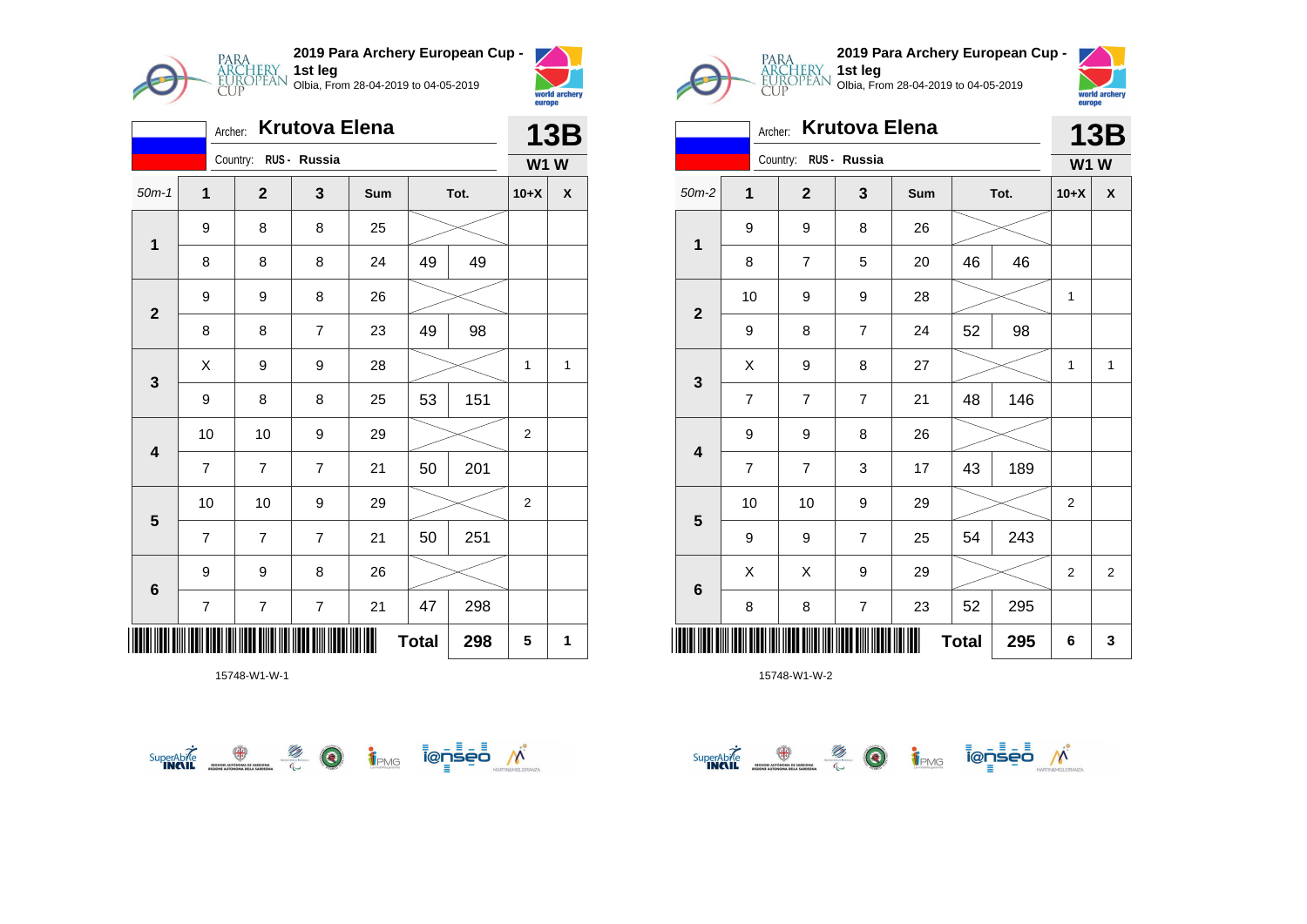

|                     | Archer:        |                         |                | <b>14A</b> |    |      |                |              |
|---------------------|----------------|-------------------------|----------------|------------|----|------|----------------|--------------|
|                     |                | ITA - Italy<br>Country: |                |            |    |      | <b>W1W</b>     |              |
| $50m-1$             | $\mathbf 1$    | $\mathbf{2}$            | 3              | Sum        |    | Tot. | $10+X$         | χ            |
| 1                   | X              | 9                       | 9              | 28         |    |      | 1              | $\mathbf{1}$ |
|                     | 8              | 7                       | 6              | 21         | 49 | 49   |                |              |
| $\mathbf{2}$        | 10             | 10                      | 8              | 28         |    |      | $\overline{2}$ |              |
|                     | $\overline{7}$ | 7                       | 6              | 20         | 48 | 97   |                |              |
| $\mathbf{3}$        | X              | 9                       | 8              | 27         |    |      | 1              | 1            |
|                     | 8              | 7                       | $\overline{7}$ | 22         | 49 | 146  |                |              |
| 4                   | 9              | 9                       | 8              | 26         |    |      |                |              |
|                     | 8              | 8                       | $\overline{7}$ | 23         | 49 | 195  |                |              |
| $5\phantom{1}$      | 9              | 9                       | 8              | 26         |    |      |                |              |
|                     | 8              | 8                       | 8              | 24         | 50 | 245  |                |              |
| 6                   | 10             | 10                      | 9              | 29         |    |      | 2              |              |
|                     | 9              | 7                       | 6              | 22         | 51 | 296  |                |              |
| <b>Total</b><br>296 |                |                         |                |            |    |      |                | $\mathbf 2$  |







|                 | <b>14A</b>     |                         |    |     |              |      |            |                |
|-----------------|----------------|-------------------------|----|-----|--------------|------|------------|----------------|
|                 |                | Country:<br>ITA - Italy |    |     |              |      | <b>W1W</b> |                |
| $50m-2$         | 1              | $\overline{\mathbf{2}}$ | 3  | Sum |              | Tot. | $10+X$     | X              |
| $\mathbf 1$     | 10             | 8                       | 8  | 26  |              |      | 1          |                |
|                 | $\overline{7}$ | $\overline{7}$          | 5  | 19  | 45           | 45   |            |                |
|                 | X              | X                       | 10 | 30  |              |      | 3          | $\overline{2}$ |
| $\mathbf{2}$    | 9              | 8                       | 6  | 23  | 53           | 98   |            |                |
|                 | X              | 10                      | 10 | 30  |              |      | 3          | $\mathbf{1}$   |
| $\mathbf{3}$    | 9              | 9                       | 8  | 26  | 56           | 154  |            |                |
|                 | 9              | 9                       | 8  | 26  |              |      |            |                |
| 4               | 8              | $\overline{7}$          | 6  | 21  | 47           | 201  |            |                |
|                 | 10             | 9                       | 9  | 28  |              |      | 1          |                |
| 5               | 8              | 8                       | 8  | 24  | 52           | 253  |            |                |
|                 | 10             | 9                       | 9  | 28  |              |      | 1          |                |
| $6\phantom{1}6$ | 8              | 8                       | 8  | 24  | 52           | 305  |            |                |
| Ⅲ               |                |                         |    |     | <b>Total</b> | 305  | 9          | 3              |

**1st leg**

Olbia, From 28-04-2019 to 04-05-2019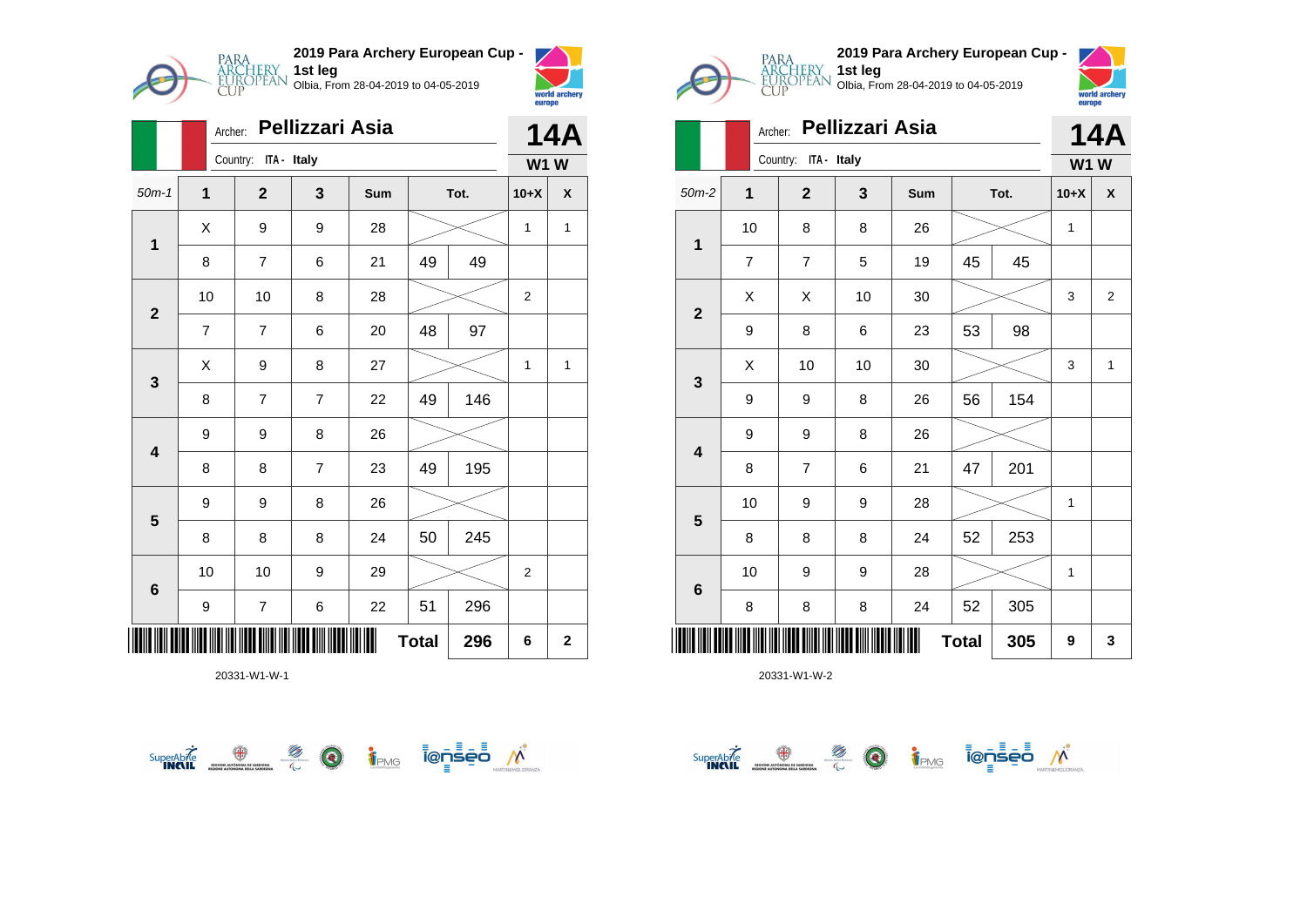

|                         | <b>Ten Denis</b><br>Archer: |                       |                |     |              |      |                |              |
|-------------------------|-----------------------------|-----------------------|----------------|-----|--------------|------|----------------|--------------|
|                         |                             | Country: RUS - Russia |                |     |              |      | <b>W1 M</b>    |              |
| $50m-1$                 | $\mathbf 1$                 | $\mathbf{2}$          | 3              | Sum |              | Tot. | $10+X$         | χ            |
| $\mathbf{1}$            | 9                           | 9                     | 9              | 27  |              |      |                |              |
|                         | 8                           | $\overline{7}$        | $\overline{7}$ | 22  | 49           | 49   |                |              |
| $\overline{\mathbf{2}}$ | X                           | Χ                     | 10             | 30  |              |      | 3              | 2            |
|                         | 10                          | 10                    | 9              | 29  | 59           | 108  | $\overline{2}$ |              |
| $\mathbf{3}$            | 10                          | 10                    | 9              | 29  |              |      | $\overline{2}$ |              |
|                         | 9                           | 9                     | 9              | 27  | 56           | 164  |                |              |
| $\overline{\mathbf{4}}$ | 10                          | 10                    | 9              | 29  |              |      | 2              |              |
|                         | 9                           | 8                     | 8              | 25  | 54           | 218  |                |              |
| 5                       | 10                          | 9                     | 9              | 28  |              |      | 1              |              |
|                         | 9                           | 9                     | 9              | 27  | 55           | 273  |                |              |
| $6\phantom{1}6$         | X                           | 10                    | 9              | 29  |              |      | $\overline{2}$ | $\mathbf{1}$ |
|                         | 9                           | 9                     | 7              | 25  | 54           | 327  |                |              |
|                         |                             |                       |                | Ш   | <b>Total</b> | 327  | 12             | 3            |







| <b>Ten Denis</b><br>Archer: |                |                       |   |     |              |      |                | <b>16A</b>         |  |
|-----------------------------|----------------|-----------------------|---|-----|--------------|------|----------------|--------------------|--|
|                             |                | Country: RUS - Russia |   |     |              |      | <b>W1 M</b>    |                    |  |
| $50m-2$                     | $\overline{1}$ | $\overline{2}$        | 3 | Sum |              | Tot. | $10+X$         | $\pmb{\mathsf{X}}$ |  |
| $\mathbf 1$                 | 10             | 10                    | 9 | 29  |              |      | 2              |                    |  |
|                             | 9              | 9                     | 9 | 27  | 56           | 56   |                |                    |  |
| $\mathbf{2}$                | X              | X                     | 9 | 29  |              |      | $\overline{2}$ | $\overline{2}$     |  |
|                             | 9              | 8                     | 8 | 25  | 54           | 110  |                |                    |  |
| $\mathbf{3}$                | 10             | 9                     | 8 | 27  |              |      | 1              |                    |  |
|                             | 8              | 8                     | 8 | 24  | 51           | 161  |                |                    |  |
| $\overline{\mathbf{4}}$     | 9              | 9                     | 9 | 27  |              |      |                |                    |  |
|                             | 8              | 7                     | 6 | 21  | 48           | 209  |                |                    |  |
| $\overline{\mathbf{5}}$     | 10             | 9                     | 9 | 28  |              |      | 1              |                    |  |
|                             | 9              | 8                     | 6 | 23  | 51           | 260  |                |                    |  |
| $\bf 6$                     | 9              | 9                     | 8 | 26  |              |      |                |                    |  |
|                             | 8              | 8                     | 7 | 23  | 49           | 309  |                |                    |  |
| <u>       </u>              |                |                       |   |     | <b>Total</b> | 309  | 6              | $\mathbf{2}$       |  |

 $\overbrace{\text{supexch}}^{\text{Supexch}} \overbrace{\text{supex}}^{\text{opex}} \overbrace{\text{supexch}}^{\text{opex}} \overbrace{\text{supexch}}^{\text{opex}} \overbrace{\text{supexch}}^{\text{opex}} \overbrace{\text{supexch}}^{\text{opex}}$ 

**1st leg**

Olbia, From 28-04-2019 to 04-05-2019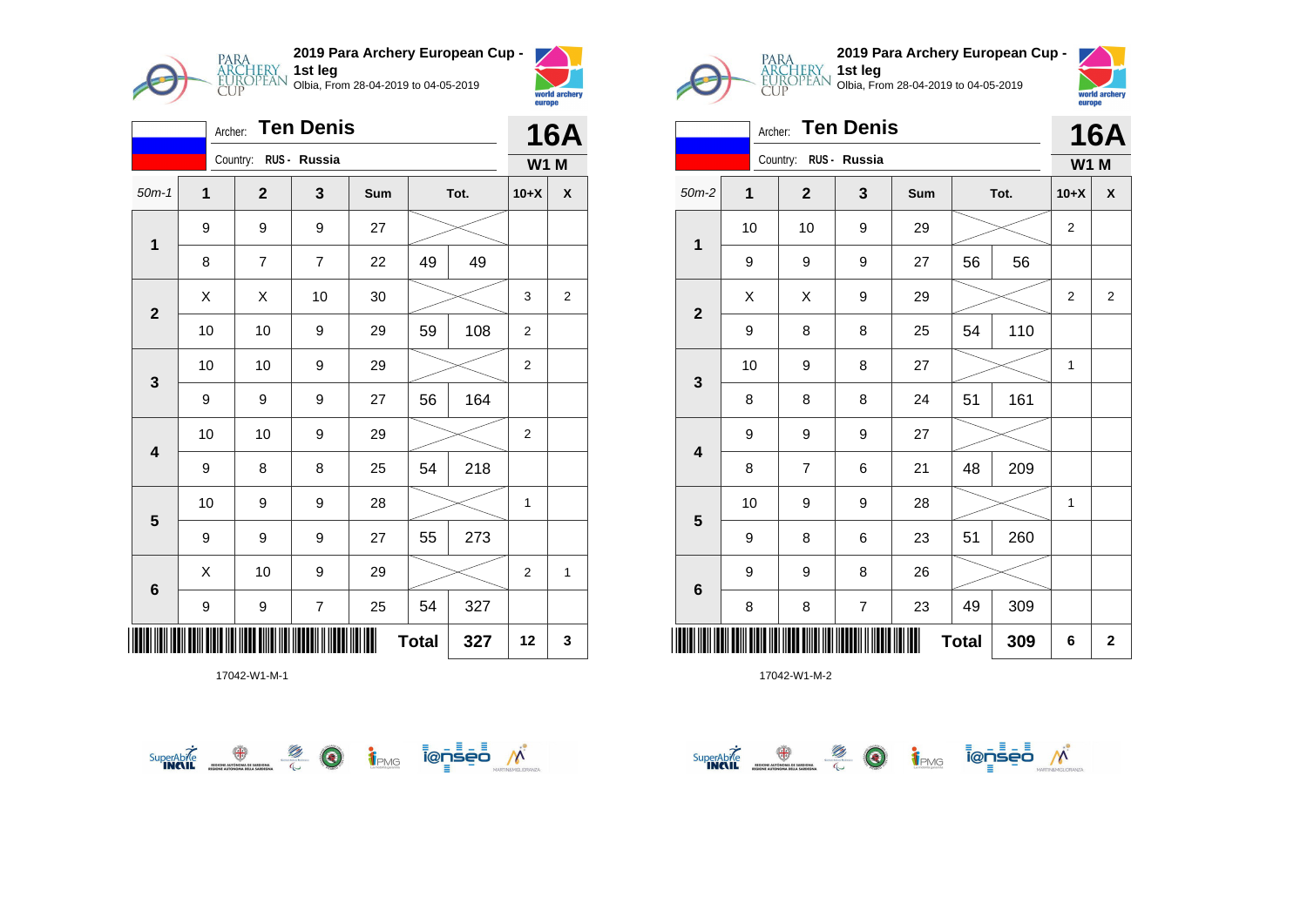



world archer<br>europe

|                         | Archer:      | Ayd?n Yi?it Caner     |    |     | <b>16B</b>   |      |                |   |
|-------------------------|--------------|-----------------------|----|-----|--------------|------|----------------|---|
|                         |              | Country: TUR - Turkey |    |     |              |      | <b>W1 M</b>    |   |
| $50m-1$                 | $\mathbf{1}$ | $\mathbf{2}$          | 3  | Sum |              | Tot. | $10+X$         | X |
| $\mathbf{1}$            | X            | 10                    | 10 | 30  |              |      | 3              | 1 |
|                         | 9            | 9                     | 9  | 27  | 57           | 57   |                |   |
| $\mathbf{2}$            | 10           | 10                    | 9  | 29  |              |      | $\overline{2}$ |   |
|                         | 9            | 9                     | 8  | 26  | 55           | 112  |                |   |
| 3                       | 10           | 9                     | 9  | 28  |              |      | $\mathbf{1}$   |   |
|                         | 9            | 9                     | 9  | 27  | 55           | 167  |                |   |
| $\overline{\mathbf{4}}$ | 9            | 9                     | 9  | 27  |              |      |                |   |
|                         | 9            | 8                     | 8  | 25  | 52           | 219  |                |   |
|                         | Χ            | 10                    | 10 | 30  |              |      | 3              | 1 |
| $\overline{\mathbf{5}}$ | 9            | 9                     | 9  | 27  | 57           | 276  |                |   |
| 6                       | X            | Χ                     | 10 | 30  |              |      | 3              | 2 |
|                         | 10           | 9                     | 8  | 27  | 57           | 333  | $\mathbf{1}$   |   |
|                         |              |                       |    |     | <b>Total</b> | 333  | 13             | 4 |

21044-W1-M-1







|                         | <b>Ayd?n Yi?it Caner</b><br>Archer: |              |                |     |              |      |             | <b>16B</b>     |
|-------------------------|-------------------------------------|--------------|----------------|-----|--------------|------|-------------|----------------|
|                         |                                     | Country:     | TUR - Turkey   |     |              |      | <b>W1 M</b> |                |
| $50m-2$                 | $\mathbf{1}$                        | $\mathbf{2}$ | 3              | Sum |              | Tot. | $10+X$      | X              |
| $\mathbf{1}$            | X                                   | 10           | 10             | 30  |              |      | 3           | 1              |
|                         | 8                                   | 8            | 8              | 24  | 54           | 54   |             |                |
| $\mathbf{2}$            | X                                   | 9            | 9              | 28  |              |      | 1           | $\mathbf{1}$   |
|                         | 9                                   | 9            | 8              | 26  | 54           | 108  |             |                |
| 3                       | 10                                  | 10           | 10             | 30  |              |      | 3           |                |
|                         | 9                                   | 9            | 8              | 26  | 56           | 164  |             |                |
| $\overline{\mathbf{4}}$ | 10                                  | 9            | 9              | 28  |              |      | 1           |                |
|                         | 8                                   | 8            | 8              | 24  | 52           | 216  |             |                |
| 5                       | 10                                  | 9            | 9              | 28  |              |      | 1           |                |
|                         | 9                                   | 9            | $\overline{7}$ | 25  | 53           | 269  |             |                |
| $6\phantom{1}6$         | X                                   | Χ            | 9              | 29  |              |      | 2           | $\overline{2}$ |
|                         | 9                                   | 9            | 9              | 27  | 56           | 325  |             |                |
|                         |                                     |              |                |     | <b>Total</b> | 325  | 11          | 4              |

SuperAbite SuperAbite SuperAbite SuperAbite SuperAbite SuperAbite SuperApite Super

**1st leg**

Olbia, From 28-04-2019 to 04-05-2019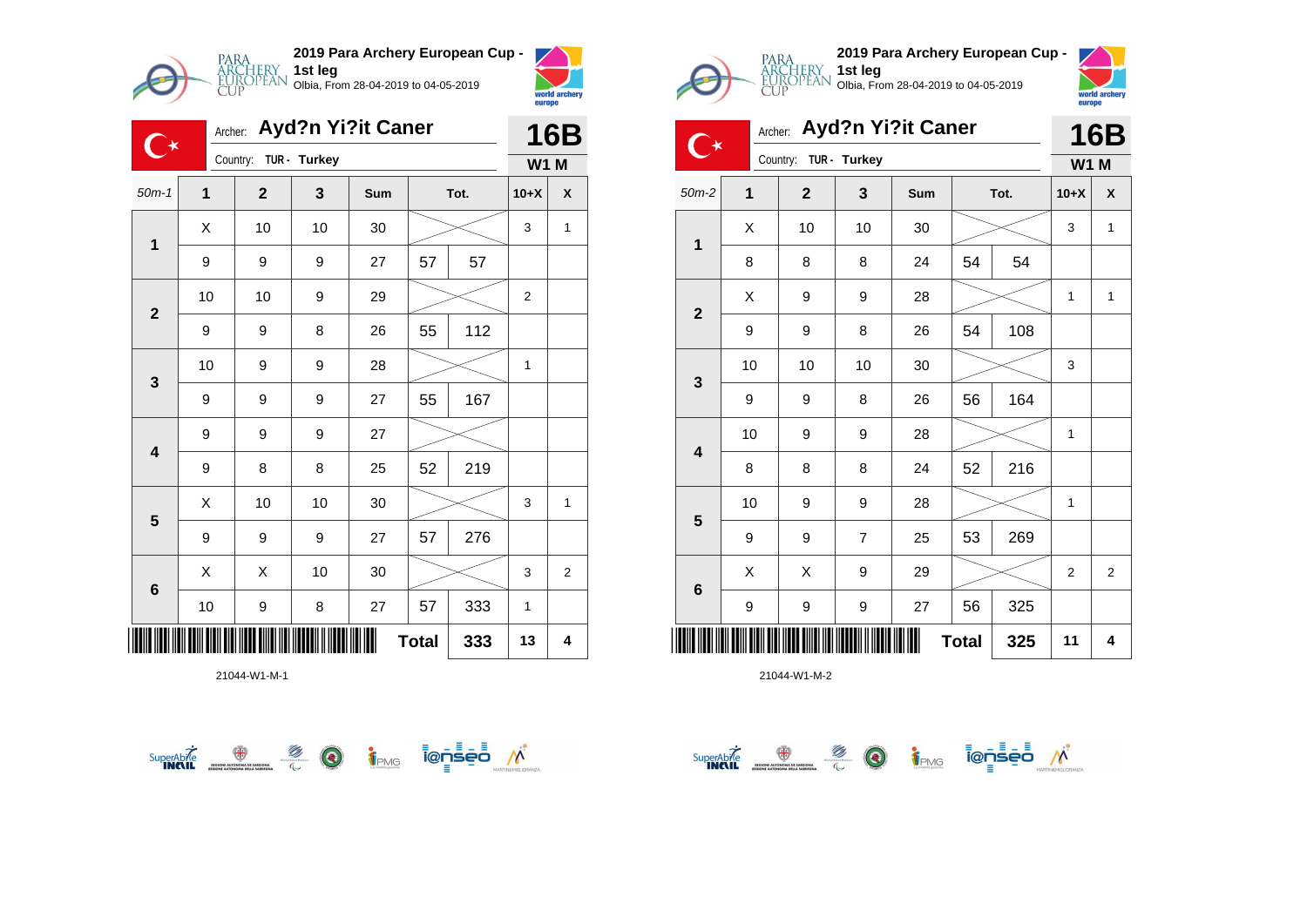

|                           | Archer:        |                         |                         | Donskoi Konstantin |    |      |                | <b>17A</b>   |
|---------------------------|----------------|-------------------------|-------------------------|--------------------|----|------|----------------|--------------|
|                           |                | Country: RUS - Russia   |                         |                    |    |      | <b>W1 M</b>    |              |
| $50m-1$                   | 1              | $\overline{2}$          | 3                       | Sum                |    | Tot. | $10+X$         | χ            |
| $\mathbf{1}$              | X              | 10                      | $\overline{7}$          | 27                 |    |      | $\overline{2}$ | $\mathbf{1}$ |
|                           | 7              | 6                       | 5                       | 18                 | 45 | 45   |                |              |
| $\mathbf{2}$              | 10             | 8                       | 8                       | 26                 |    |      | 1              |              |
|                           | 8              | $\overline{7}$          | 6                       | 21                 | 47 | 92   |                |              |
| 3                         | 10             | 9                       | 8                       | 27                 |    |      | $\mathbf{1}$   |              |
|                           | 8              | $\overline{7}$          | 3                       | 18                 | 45 | 137  |                |              |
| 4                         | 10             | 10                      | 10                      | 30                 |    |      | 3              |              |
|                           | 9              | $\overline{7}$          | 6                       | 22                 | 52 | 189  |                |              |
| $5\phantom{1}$            | X              | X                       | 10                      | 30                 |    |      | 3              | $\mathbf{2}$ |
|                           | 9              | $\overline{7}$          | 5                       | 21                 | 51 | 240  |                |              |
| 6                         | 10             | 9                       | 8                       | 27                 |    |      | 1              |              |
|                           | $\overline{7}$ | $\overline{\mathbf{7}}$ | $\overline{\mathbf{7}}$ | 21                 | 48 | 288  |                |              |
| <b>Total</b><br>288<br>11 |                |                         |                         |                    |    |      |                | 3            |







|              | Donskoi Konstantin<br>Archer: |                       |                |     |              |      |                | <b>17A</b>         |
|--------------|-------------------------------|-----------------------|----------------|-----|--------------|------|----------------|--------------------|
|              |                               | Country: RUS - Russia |                |     |              |      | <b>W1 M</b>    |                    |
| $50m-2$      | 1                             | $\mathbf{2}$          | 3              | Sum |              | Tot. | $10+X$         | $\pmb{\mathsf{X}}$ |
| 1            | X                             | 10                    | 10             | 30  |              |      |                | $\mathbf{1}$       |
|              | 9                             | 8                     | 8              | 25  | 55           | 55   |                |                    |
| $\mathbf{2}$ | 9                             | 9                     | 8              | 26  |              |      |                |                    |
|              | $\overline{7}$                | 6                     | 5              | 18  | 44           | 99   |                |                    |
| $\mathbf{3}$ | X                             | 10                    | 9              | 29  |              |      | $\overline{2}$ | $\mathbf{1}$       |
|              | 8                             | $\overline{7}$        | 6              | 21  | 50           | 149  |                |                    |
| 4            | 9                             | 9                     | 8              | 26  |              |      |                |                    |
|              | 8                             | $\overline{7}$        | $\overline{7}$ | 22  | 48           | 197  |                |                    |
|              | 10                            | 9                     | 9              | 28  |              |      | 1              |                    |
| 5            | 9                             | 8                     | 8              | 25  | 53           | 250  |                |                    |
|              | 9                             | 9                     | 9              | 27  |              |      |                |                    |
| $\bf 6$      | 9                             | 8                     | $\overline{7}$ | 24  | 51           | 301  |                |                    |
|              |                               |                       |                |     | <b>Total</b> | 301  | 6              | $\mathbf 2$        |

**1st leg**

Olbia, From 28-04-2019 to 04-05-2019

 $\overbrace{\text{supexch}}^{\text{Supexch}} \overbrace{\text{supex}}^{\text{opex}} \overbrace{\text{supexch}}^{\text{opex}} \overbrace{\text{supexch}}^{\text{opex}} \overbrace{\text{supexch}}^{\text{opex}} \overbrace{\text{supexch}}^{\text{opex}}$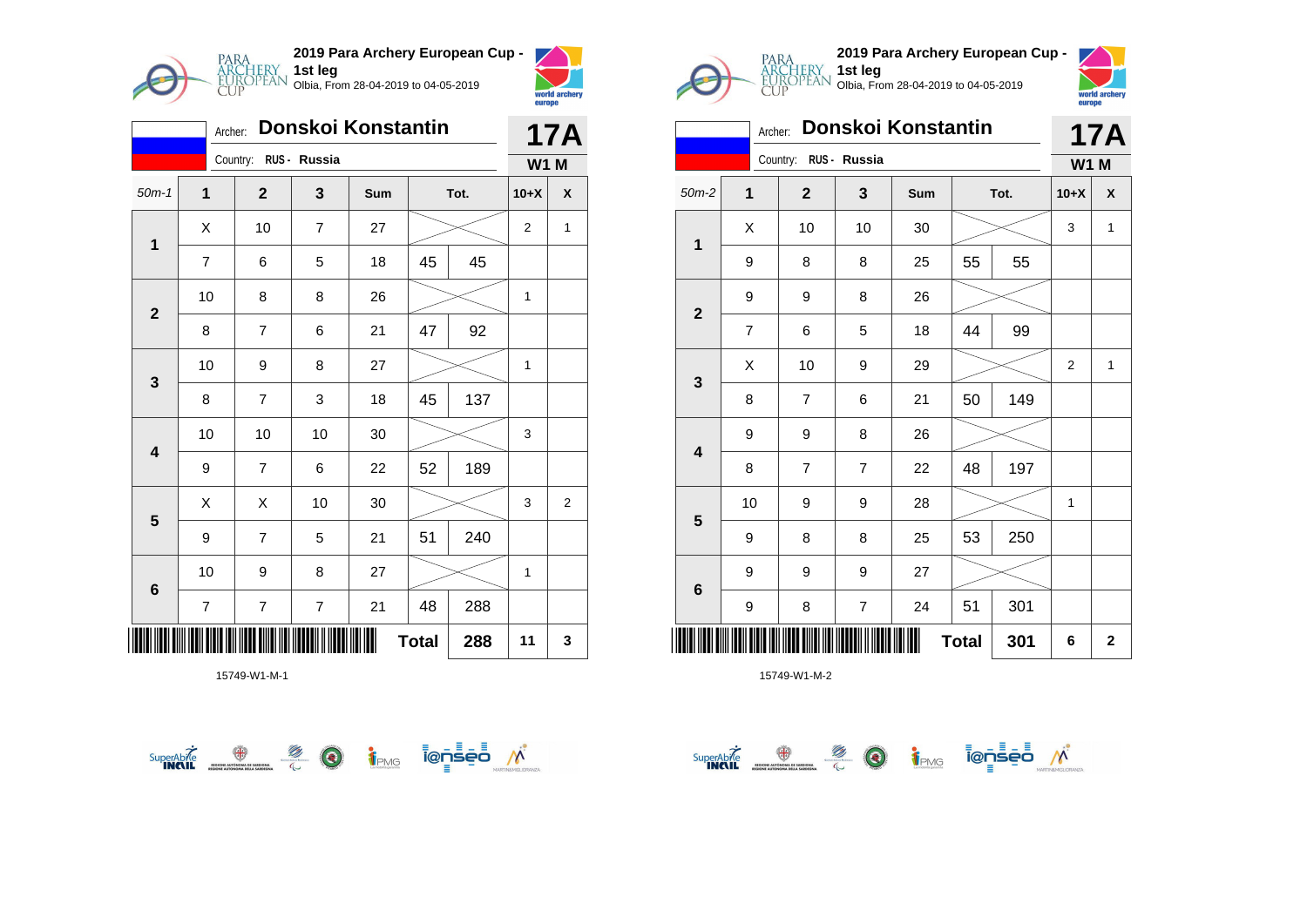

**2019 Para Archery European Cup - 1st leg** Olbia, From 28-04-2019 to 04-05-2019



|                         | Archer:      |              |              | <b>Hekimo?lu Bahattin</b> |              |      |             | <b>17B</b>     |
|-------------------------|--------------|--------------|--------------|---------------------------|--------------|------|-------------|----------------|
|                         |              | Country:     | TUR - Turkey |                           |              |      | <b>W1 M</b> |                |
| $50m-1$                 | $\mathbf{1}$ | $\mathbf{2}$ | 3            | Sum                       |              | Tot. | $10+X$      | X              |
| $\mathbf{1}$            | X            | Χ            | 10           | 30                        |              |      | 3           | $\overline{2}$ |
|                         | 9            | 8            | 8            | 25                        | 55           | 55   |             |                |
| $\overline{2}$          | Χ            | 10           | 9            | 29                        |              |      | 2           | 1              |
|                         | 9            | 9            | 9            | 27                        | 56           | 111  |             |                |
| $\mathbf{3}$            | X            | Χ            | 10           | 30                        |              |      | 3           | 2              |
|                         | 8            | 8            | 8            | 24                        | 54           | 165  |             |                |
| $\overline{\mathbf{4}}$ | X            | X            | 10           | 30                        |              |      | 3           | 2              |
|                         | 10           | 8            | 8            | 26                        | 56           | 221  | 1           |                |
| 5                       | 10           | 10           | 10           | 30                        |              |      | 3           |                |
|                         | 9            | 8            | 8            | 25                        | 55           | 276  |             |                |
| $6\phantom{1}6$         | X            | 10           | 10           | 30                        |              |      | 3           | 1              |
|                         | $10$         | 9            | 9            | 28                        | 58           | 334  | 1           |                |
|                         |              |              |              |                           | <b>Total</b> | 334  | 19          | 8              |

21043-W1-M-1







|                         |              | <b>Hekimo?lu Bahattin</b><br>Archer: |              |     |              |      |                | <b>17B</b>   |
|-------------------------|--------------|--------------------------------------|--------------|-----|--------------|------|----------------|--------------|
|                         |              | Country:                             | TUR - Turkey |     |              |      | <b>W1 M</b>    |              |
| $50m-2$                 | $\mathbf{1}$ | $\mathbf{2}$                         | 3            | Sum |              | Tot. | $10+X$         | X            |
|                         | X            | 10                                   | 10           | 30  |              |      | 3              | $\mathbf{1}$ |
| $\mathbf{1}$            | 9            | 9                                    | 9            | 27  | 57           | 57   |                |              |
| $\overline{\mathbf{2}}$ | 10           | 10                                   | 9            | 29  |              |      | 2              |              |
|                         | 9            | 9                                    | 9            | 27  | 56           | 113  |                |              |
| 3                       | Χ            | X                                    | 10           | 30  |              |      | 3              | $\mathbf 2$  |
|                         | 10           | 9                                    | 8            | 27  | 57           | 170  | 1              |              |
| $\overline{\mathbf{4}}$ | X            | 10                                   | 9            | 29  |              |      | $\overline{2}$ | $\mathbf{1}$ |
|                         | 9            | 9                                    | 8            | 26  | 55           | 225  |                |              |
| 5                       | X            | 9                                    | 9            | 28  |              |      | $\mathbf{1}$   | $\mathbf{1}$ |
|                         | 9            | 9                                    | 9            | 27  | 55           | 280  |                |              |
| $6\phantom{1}$          | 10           | 10                                   | 10           | 30  |              |      | 3              |              |
|                         | 9            | 9                                    | 9            | 27  | 57           | 337  |                |              |
|                         |              |                                      |              |     | <b>Total</b> | 337  | 15             | 5            |

**1st leg**

Olbia, From 28-04-2019 to 04-05-2019

SuperAbite **the CO fight of Equity of Second Avistance**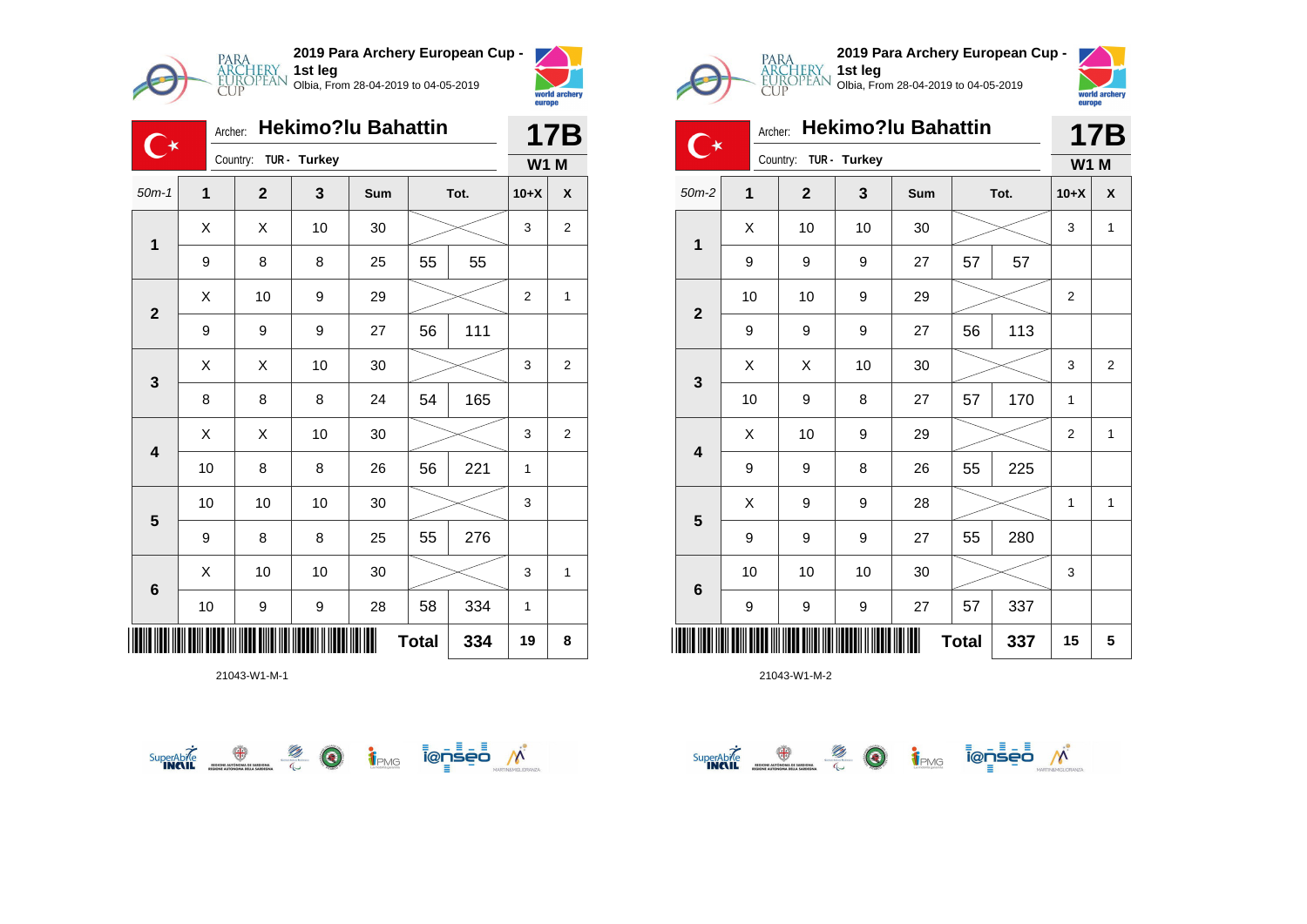

|              | Archer:     |                         |                         | <b>Dorofeev Alexander</b> |              |      |              | <b>18A</b> |  |
|--------------|-------------|-------------------------|-------------------------|---------------------------|--------------|------|--------------|------------|--|
|              |             | Country:                | RUS - Russia            |                           |              |      | <b>W1 M</b>  |            |  |
| $50m-1$      | $\mathbf 1$ | $\mathbf{2}$            | 3                       | Sum                       |              | Tot. | $10+X$       | χ          |  |
| $\mathbf{1}$ | 10          | 9                       | 9                       | 28                        |              |      | 1            |            |  |
|              | 9           | 9                       | 8                       | 26                        | 54           | 54   |              |            |  |
| $\mathbf 2$  | Χ           | 9                       | 9                       | 28                        |              |      | 1            | 1          |  |
|              | 8           | $\overline{\mathbf{7}}$ | $\overline{7}$          | 22                        | 50           | 104  |              |            |  |
| 3            | X           | Χ                       | Χ                       | 30                        |              |      | 3            | 3          |  |
|              | 9           | 8                       | 6                       | 23                        | 53           | 157  |              |            |  |
| 4            | 10          | 10                      | 9                       | 29                        |              |      | 2            |            |  |
|              | 9           | 8                       | 8                       | 25                        | 54           | 211  |              |            |  |
| 5            | 10          | 9                       | 9                       | 28                        |              |      | 1            |            |  |
|              | 8           | 8                       | 6                       | 22                        | 50           | 261  |              |            |  |
| 6            | 10          | 9                       | 9                       | 28                        |              |      | $\mathbf{1}$ |            |  |
|              | 9           | 8                       | $\overline{\mathbf{7}}$ | 24                        | 52           | 313  |              |            |  |
|              |             |                         |                         |                           | <b>Total</b> | 313  | 9            | 4          |  |







|                         | Archer:        |                         |                | <b>Dorofeev Alexander</b> |              |      |                | <b>18A</b>     |
|-------------------------|----------------|-------------------------|----------------|---------------------------|--------------|------|----------------|----------------|
|                         |                | Country:                | RUS - Russia   |                           |              |      | <b>W1 M</b>    |                |
| $50m-2$                 | 1              | $\overline{\mathbf{2}}$ | 3              | Sum                       |              | Tot. | $10+X$         | X              |
| 1                       | 9              | 9                       | 8              | 26                        |              |      |                |                |
|                         | 8              | 8                       | 8              | 24                        | 50           | 50   |                |                |
| $\overline{2}$          | X              | Χ                       | 10             | 30                        |              |      | 3              | $\overline{2}$ |
|                         | 10             | 10                      | 8              | 28                        | 58           | 108  | $\overline{2}$ |                |
| 3                       | 10             | 10                      | 10             | 30                        |              |      | 3              |                |
|                         | 9              | 9                       | 8              | 26                        | 56           | 164  |                |                |
| $\overline{\mathbf{4}}$ | 10             | 10                      | 9              | 29                        |              |      | $\overline{2}$ |                |
|                         | 8              | 8                       | $\overline{7}$ | 23                        | 52           | 216  |                |                |
|                         | 9              | 8                       | 8              | 25                        |              |      |                |                |
| 5                       | $\overline{7}$ | $\overline{7}$          | $\overline{7}$ | 21                        | 46           | 262  |                |                |
|                         | 10             | 8                       | 8              | 26                        |              |      | 1              |                |
| $\bf 6$                 | 8              | 8                       | 6              | 22                        | 48           | 310  |                |                |
|                         |                |                         |                |                           | <b>Total</b> | 310  | 11             | $\mathbf 2$    |

**1st leg**

Olbia, From 28-04-2019 to 04-05-2019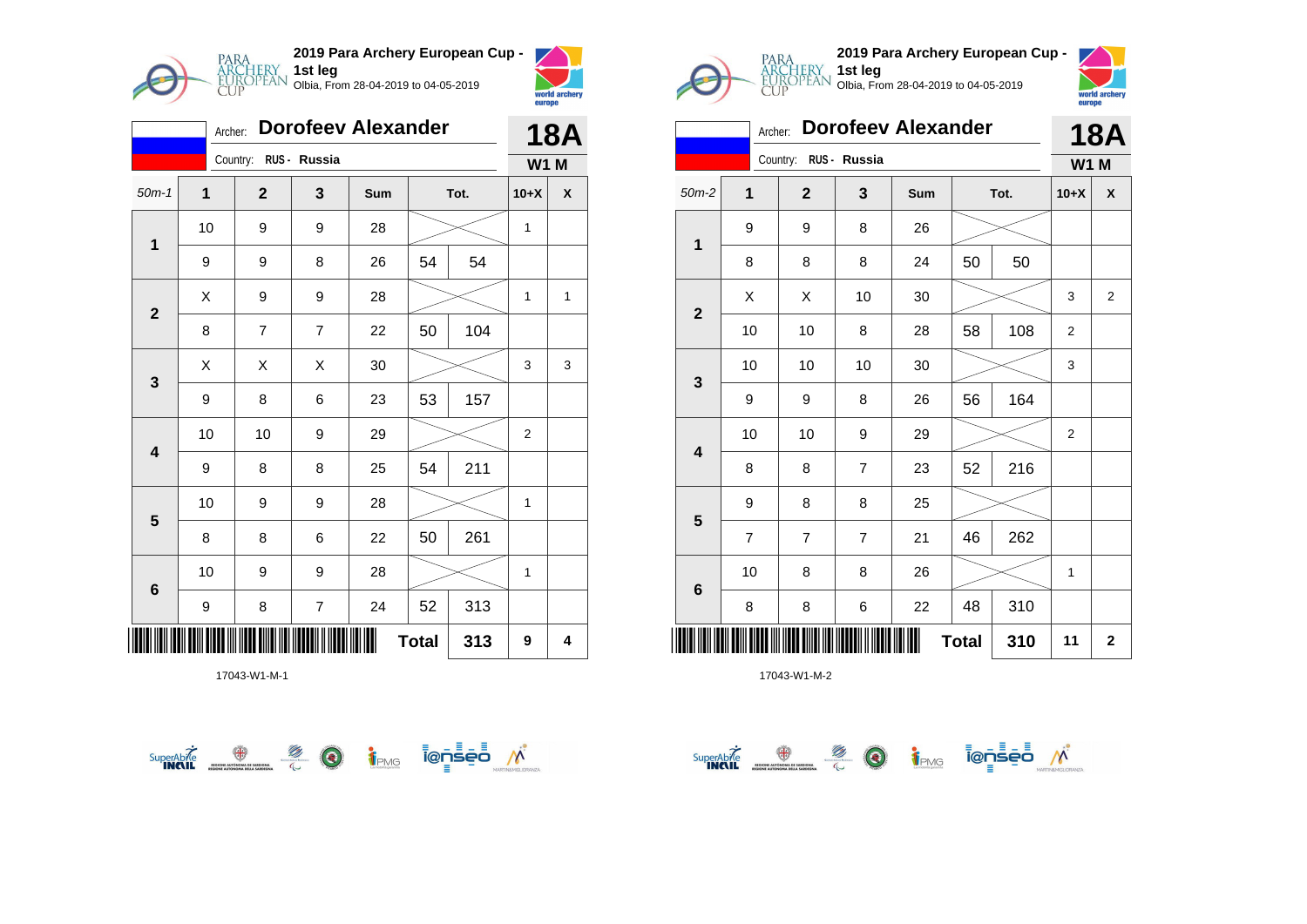

**2019 Para Archery European Cup - 1st leg** Olbia, From 28-04-2019 to 04-05-2019



| <b>Yenier Naci</b><br>Archer:<br>╶ |    |                       |                |     |              |      | <b>18B</b>     |                |
|------------------------------------|----|-----------------------|----------------|-----|--------------|------|----------------|----------------|
|                                    |    | Country: TUR - Turkey |                |     |              |      | <b>W1 M</b>    |                |
| $50m-1$                            | 1  | $\mathbf{2}$          | 3              | Sum |              | Tot. | $10+X$         | X              |
| 1                                  | 10 | 10                    | 9              | 29  |              |      | $\overline{2}$ |                |
|                                    | 8  | 8                     | 8              | 24  | 53           | 53   |                |                |
| $\mathbf{2}$                       | 10 | 10                    | 9              | 29  |              |      | 2              |                |
|                                    | 9  | 8                     | $\overline{7}$ | 24  | 53           | 106  |                |                |
| $\mathbf{3}$                       | 9  | 9                     | 9              | 27  |              |      |                |                |
|                                    | 9  | 9                     | 8              | 26  | 53           | 159  |                |                |
| $\overline{\mathbf{4}}$            | Χ  | X                     | 8              | 28  |              |      | $\overline{2}$ | $\overline{2}$ |
|                                    | 8  | $\overline{7}$        | $\overline{7}$ | 22  | 50           | 209  |                |                |
| $5\phantom{1}$                     | Χ  | 10                    | 10             | 30  |              |      | 3              | $\mathbf{1}$   |
|                                    | 9  | 8                     | $\overline{7}$ | 24  | 54           | 263  |                |                |
| $\bf 6$                            | 9  | 9                     | 9              | 27  |              |      |                |                |
|                                    | 8  | 8                     | 5              | 21  | 48           | 311  |                |                |
|                                    |    |                       |                |     | <b>Total</b> | 311  | 9              | 3              |

13963-W1-M-1







|                         | <b>Yenier Naci</b><br>Archer: |                |              |     |              |      | <b>18B</b>     |                |
|-------------------------|-------------------------------|----------------|--------------|-----|--------------|------|----------------|----------------|
|                         |                               | Country:       | TUR - Turkey |     |              |      | <b>W1 M</b>    |                |
| $50m-2$                 | 1                             | $\overline{2}$ | 3            | Sum |              | Tot. | $10+X$         | X              |
| 1                       | X                             | X              | 10           | 30  |              |      | 3              | $\overline{2}$ |
|                         | 10                            | 9              | 8            | 27  | 57           | 57   | 1              |                |
| $\mathbf{2}$            | 9                             | 9              | 9            | 27  |              |      |                |                |
|                         | 8                             | 8              | 7            | 23  | 50           | 107  |                |                |
| 3                       | 10                            | 9              | 8            | 27  |              |      | 1              |                |
|                         | 8                             | 8              | 8            | 24  | 51           | 158  |                |                |
| $\overline{\mathbf{4}}$ | 10                            | 10             | 9            | 29  |              |      | $\overline{c}$ |                |
|                         | 9                             | 9              | 8            | 26  | 55           | 213  |                |                |
| $5\phantom{1}$          | X                             | 10             | 10           | 30  |              |      | 3              | $\mathbf{1}$   |
|                         | 9                             | 8              | 8            | 25  | 55           | 268  |                |                |
| 6                       | Χ                             | 9              | 9            | 28  |              |      | $\mathbf{1}$   | $\mathbf{1}$   |
|                         | 9                             | 9              | 8            | 26  | 54           | 322  |                |                |
| ║║║                     |                               |                |              |     | <b>Total</b> | 322  | 11             | 4              |

SuperAbite SuperAbite SuperAbite SuperAbite SuperAbite SuperAbite SuperApite Super

**1st leg**

Olbia, From 28-04-2019 to 04-05-2019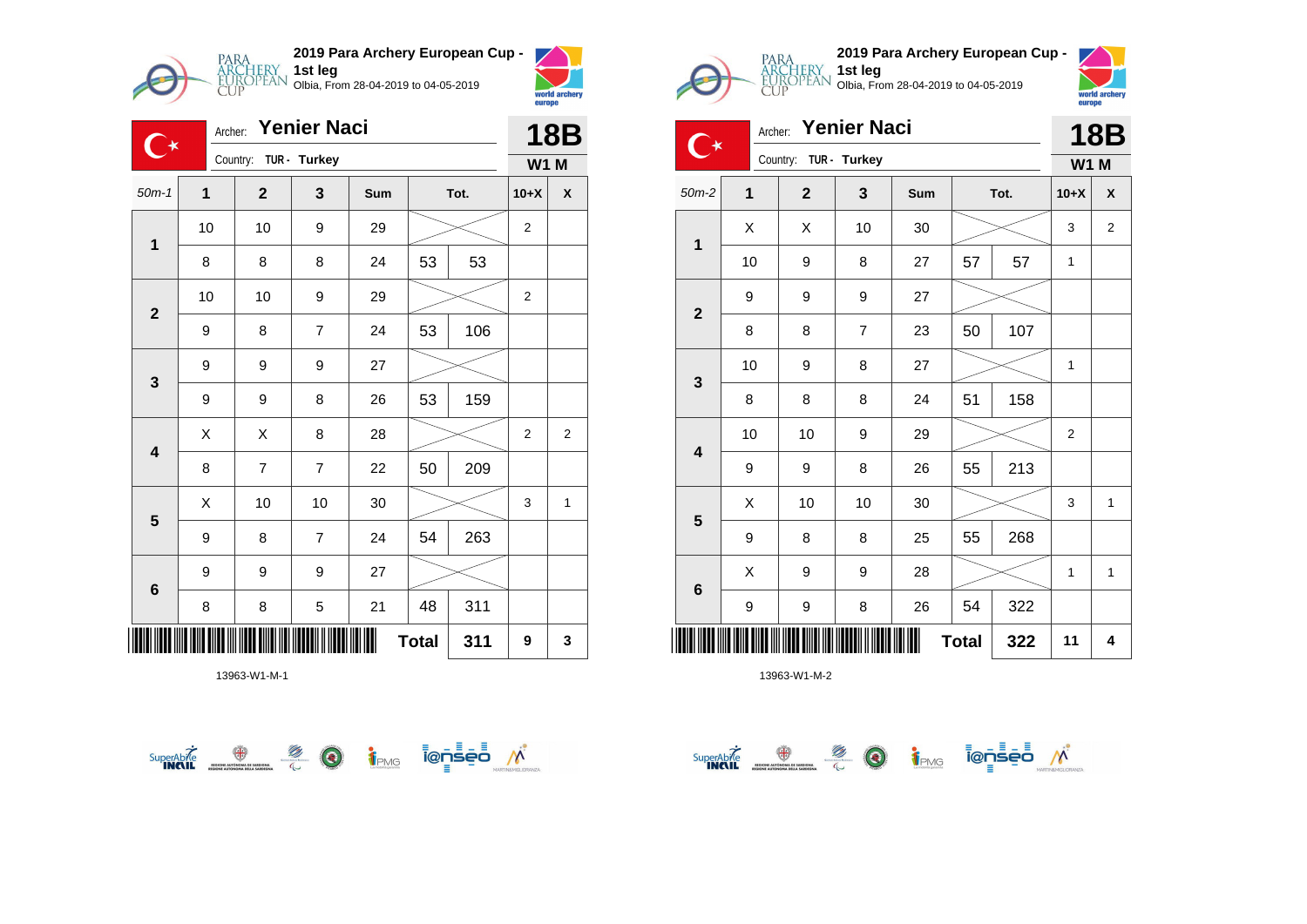

|                         |                           | Archer:        |              | <b>Leonov Aleksei</b> |    |      |                | <b>19A</b>     |  |
|-------------------------|---------------------------|----------------|--------------|-----------------------|----|------|----------------|----------------|--|
|                         |                           | Country:       | RUS - Russia |                       |    |      | <b>W1 M</b>    |                |  |
| $50m-1$                 | $\mathbf 1$               | $\mathbf{2}$   | 3            | Sum                   |    | Tot. | $10+X$         | X              |  |
| $\mathbf{1}$            | 10                        | 10             | 9            | 29                    |    |      | $\overline{2}$ |                |  |
|                         | 9                         | 9              | 9            | 27                    | 56 | 56   |                |                |  |
| $\mathbf{2}$            | Χ                         | X              | 10           | 30                    |    |      | 3              | $\overline{2}$ |  |
|                         | 9                         | $\overline{7}$ | 6            | 22                    | 52 | 108  |                |                |  |
| $\mathbf{3}$            | 10                        | 9              | 9            | 28                    |    |      | 1              |                |  |
|                         | 9                         | 9              | 9            | 27                    | 55 | 163  |                |                |  |
| $\overline{\mathbf{4}}$ | 9                         | 9              | 9            | 27                    |    |      |                |                |  |
|                         | 9                         | 8              | 8            | 25                    | 52 | 215  |                |                |  |
| 5                       | X                         | Χ              | 10           | 30                    |    |      | 3              | $\overline{2}$ |  |
|                         | 9                         | 8              | 8            | 25                    | 55 | 270  |                |                |  |
| $6\phantom{1}6$         | X                         | 10             | 9            | 29                    |    |      | $\overline{2}$ | 1              |  |
|                         | 9                         | 9              | 8            | 26                    | 55 | 325  |                |                |  |
|                         | <b>Total</b><br>325<br>11 |                |              |                       |    |      |                | 5              |  |







|                         | Archer:     |                       |                | <b>Leonov Aleksei</b> |              |      |                | <b>19A</b>   |  |
|-------------------------|-------------|-----------------------|----------------|-----------------------|--------------|------|----------------|--------------|--|
|                         |             | Country: RUS - Russia |                |                       |              |      | <b>W1 M</b>    |              |  |
| $50m-2$                 | $\mathbf 1$ | $\mathbf{2}$          | 3              | Sum                   |              | Tot. | $10+X$         | X            |  |
| $\mathbf 1$             | X           | 10                    | 10             | 30                    |              |      | 3              | $\mathbf{1}$ |  |
|                         | 9           | 8                     | $\overline{7}$ | 24                    | 54           | 54   |                |              |  |
| $\mathbf{2}$            | 10          | 9                     | 9              | 28                    |              |      | 1              |              |  |
|                         | 9           | 9                     | 8              | 26                    | 54           | 108  |                |              |  |
| 3                       | 10          | 10                    | 9              | 29                    |              |      | $\overline{2}$ |              |  |
|                         | 8           | 8                     | $\overline{7}$ | 23                    | 52           | 160  |                |              |  |
| $\overline{\mathbf{4}}$ | 10          | 10                    | 10             | 30                    |              |      | 3              |              |  |
|                         | 9           | 9                     | 1              | 19                    | 49           | 209  |                |              |  |
|                         | 10          | 9                     | 9              | 28                    |              |      | 1              |              |  |
| $\overline{\mathbf{5}}$ | 9           | 9                     | 9              | 27                    | 55           | 264  |                |              |  |
| $\bf 6$                 | 10          | 9                     | 9              | 28                    |              |      | 1              |              |  |
|                         | 9           | 8                     | $\overline{7}$ | 24                    | 52           | 316  |                |              |  |
| ║║                      |             |                       |                |                       | <b>Total</b> | 316  | 11             | 1            |  |

 $\overbrace{\text{sup.}^{\text{C}}\text{C}}^{\text{Sup.}^{\text{C}}\text{C}}\underbrace{\text{D}}_{\text{C}}\underbrace{\text{D}}_{\text{C}}\underbrace{\text{i}}_{\text{PMG}}\overline{\text{I}}\text{C}}\underbrace{\text{I}}_{\text{D}}\underbrace{\text{I}}_{\text{C}}\underbrace{\text{I}}_{\text{D}}\underbrace{\text{I}}_{\text{C}}\underbrace{\text{I}}_{\text{D}}\underbrace{\text{I}}_{\text{C}}\underbrace{\text{I}}_{\text{D}}\underbrace{\text{I}}_{\text{D}}\underbrace{\text{I}}_{\text{D}}$ 

**1st leg**

Olbia, From 28-04-2019 to 04-05-2019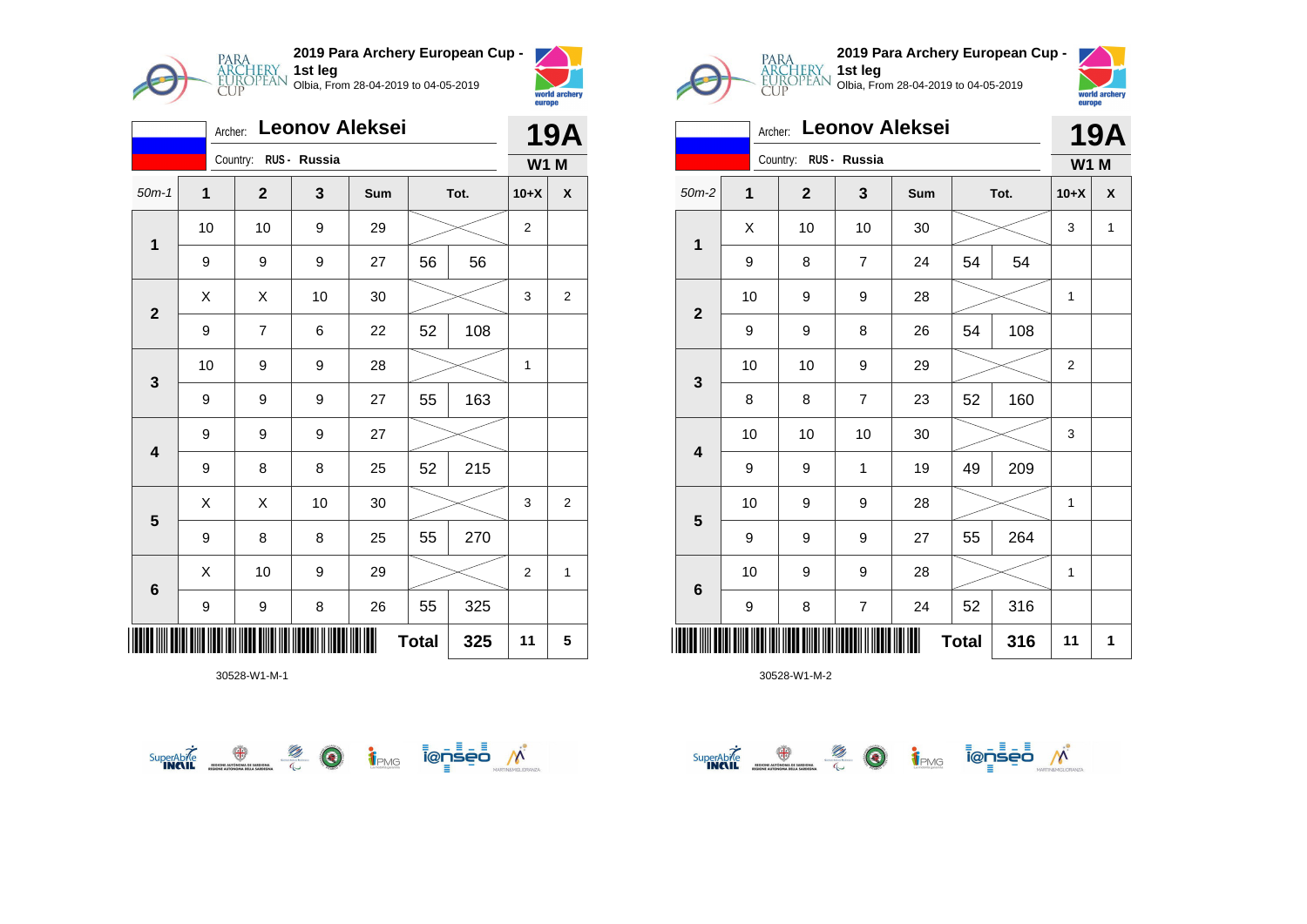

|                         |                | <b>Cassiani Daniele</b><br>Archer: |                      |                |     |              |      |                | <b>19B</b>         |
|-------------------------|----------------|------------------------------------|----------------------|----------------|-----|--------------|------|----------------|--------------------|
|                         |                |                                    | Country: ITA - Italy |                |     |              |      | <b>W1 M</b>    |                    |
| $50m-1$                 | 1              |                                    | $\mathbf{2}$         | 3              | Sum |              | Tot. | $10+X$         | $\pmb{\mathsf{X}}$ |
| $\mathbf 1$             | 9              |                                    | 9                    | 9              | 27  |              |      |                |                    |
|                         | 8              |                                    | 8                    | $\overline{7}$ | 23  | 50           | 50   |                |                    |
| $\mathbf{2}$            | X              |                                    | 9                    | 9              | 28  |              |      | 1              | 1                  |
|                         | 8              |                                    | 8                    | 6              | 22  | 50           | 100  |                |                    |
| $\mathbf{3}$            | 9              |                                    | 8                    | 8              | 25  |              |      |                |                    |
|                         | 8              |                                    | 8                    | 8              | 24  | 49           | 149  |                |                    |
| $\overline{\mathbf{4}}$ | 9              |                                    | 9                    | 9              | 27  |              |      |                |                    |
|                         | 8              |                                    | 8                    | 8              | 24  | 51           | 200  |                |                    |
| $5\phantom{1}$          | 8              |                                    | 8                    | 8              | 24  |              |      |                |                    |
|                         | $\overline{7}$ |                                    | $\overline{7}$       | $\overline{7}$ | 21  | 45           | 245  |                |                    |
| 6                       | 10             |                                    | 10                   | 9              | 29  |              |      | $\overline{2}$ |                    |
|                         | 8              |                                    | 8                    | 8              | 24  | 53           | 298  |                |                    |
|                         |                |                                    |                      |                |     | <b>Total</b> | 298  | 3              | 1                  |







|                         | Archer:        |                         |                | 19B |              |      |                |   |
|-------------------------|----------------|-------------------------|----------------|-----|--------------|------|----------------|---|
|                         |                | Country:<br>ITA - Italy |                |     |              |      | <b>W1 M</b>    |   |
| $50m-2$                 | $\overline{1}$ | $\overline{\mathbf{2}}$ | 3              | Sum |              | Tot. | $10+X$         | X |
| $\mathbf 1$             | 9              | 9                       | 8              | 26  |              |      |                |   |
|                         | 8              | $\overline{7}$          | 5              | 20  | 46           | 46   |                |   |
| $\overline{2}$          | 10             | 9                       | 9              | 28  |              |      | 1              |   |
|                         | 9              | 8                       | 5              | 22  | 50           | 96   |                |   |
| 3                       | 9              | 9                       | 8              | 26  |              |      |                |   |
|                         | 8              | $\overline{7}$          | 5              | 20  | 46           | 142  |                |   |
| $\overline{\mathbf{4}}$ | 10             | 9                       | 9              | 28  |              |      | 1              |   |
|                         | 9              | 8                       | 8              | 25  | 53           | 195  |                |   |
|                         | 10             | 10                      | 10             | 30  |              |      | 3              |   |
| 5                       | 9              | 8                       | $\overline{7}$ | 24  | 54           | 249  |                |   |
| $6\phantom{1}$          | 10             | 10                      | 9              | 29  |              |      | $\overline{2}$ |   |
|                         | 9              | 9                       | 8              | 26  | 55           | 304  |                |   |
| IIII                    |                |                         |                |     | <b>Total</b> | 304  | $\overline{7}$ | 0 |

 $\overbrace{\text{supexch}}^{\text{Supexch}} \overbrace{\text{supex}}^{\text{opex}} \overbrace{\text{supexch}}^{\text{opex}} \overbrace{\text{supexch}}^{\text{opex}} \overbrace{\text{supexch}}^{\text{opex}} \overbrace{\text{supexch}}^{\text{opex}}$ 

**1st leg**

Olbia, From 28-04-2019 to 04-05-2019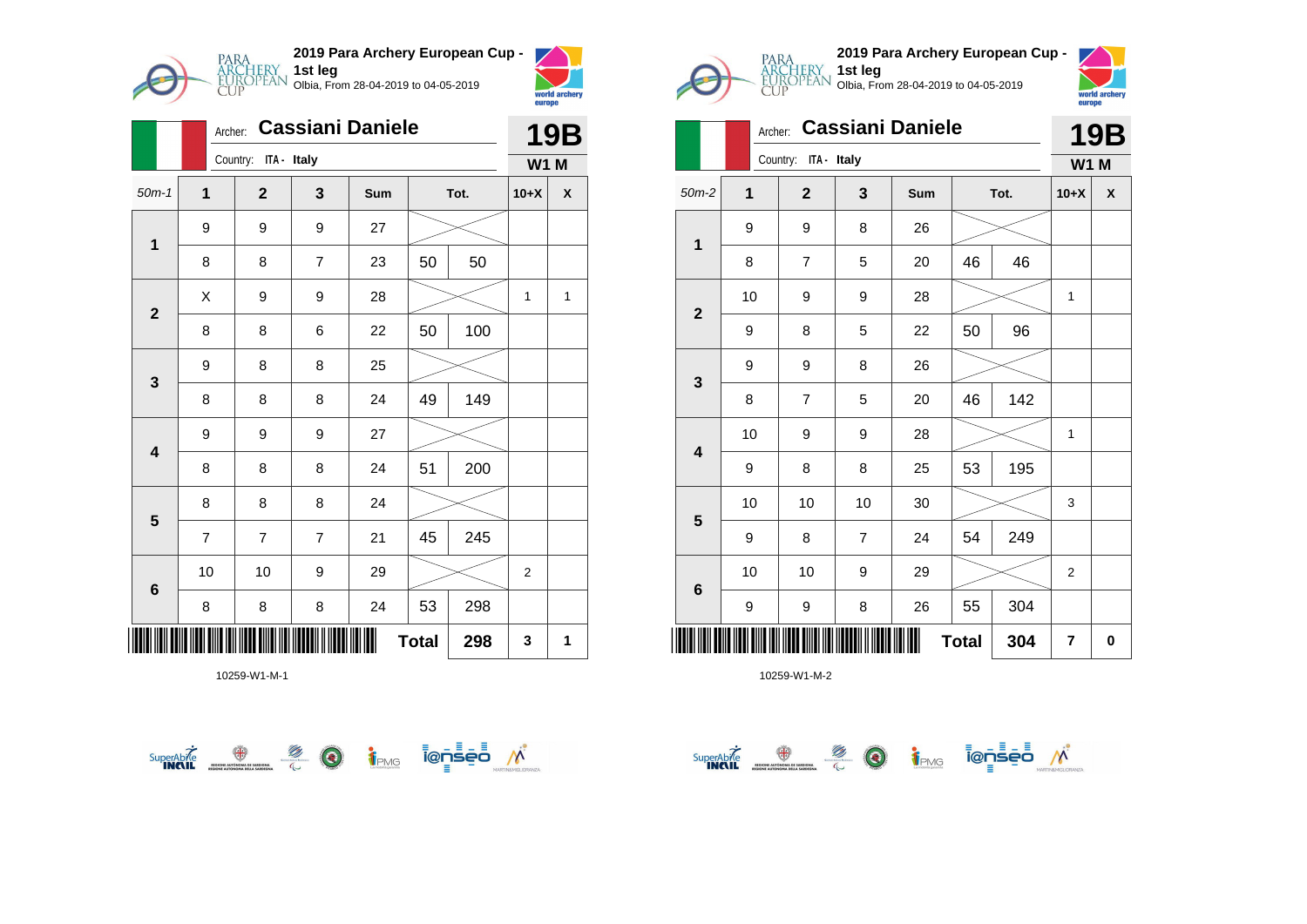

|                         | Archer: Saych Martin<br>Z |                              | <b>20A</b>     |     |    |      |                |                    |
|-------------------------|---------------------------|------------------------------|----------------|-----|----|------|----------------|--------------------|
|                         |                           | Country: GBR - Great Britain |                |     |    |      | <b>W1 M</b>    |                    |
| $50m-1$                 | $\mathbf{1}$              | $\mathbf{2}$                 | 3              | Sum |    | Tot. | $10+X$         | $\pmb{\mathsf{X}}$ |
| $\mathbf{1}$            | 9                         | 9                            | 8              | 26  |    |      |                |                    |
|                         | 8                         | 8                            | 8              | 24  | 50 | 50   |                |                    |
| $\overline{\mathbf{2}}$ | Χ                         | 10                           | 9              | 29  |    |      | $\overline{2}$ | 1                  |
|                         | 8                         | 8                            | $\overline{7}$ | 23  | 52 | 102  |                |                    |
| $\mathbf{3}$            | 9                         | 8                            | 8              | 25  |    |      |                |                    |
|                         | 8                         | 8                            | 6              | 22  | 47 | 149  |                |                    |
| $\overline{\mathbf{4}}$ | Χ                         | 10                           | 9              | 29  |    |      | $\overline{c}$ | 1                  |
|                         | 9                         | 9                            | 8              | 26  | 55 | 204  |                |                    |
| 5                       | 9                         | 9                            | 8              | 26  |    |      |                |                    |
|                         | 8                         | $\overline{7}$               | $\overline{7}$ | 22  | 48 | 252  |                |                    |
| 6                       | 10                        | 9                            | 9              | 28  |    |      | 1              |                    |
|                         | 8                         | 8                            | $\overline{7}$ | 23  | 51 | 303  |                |                    |
| 303<br><b>Total</b>     |                           |                              |                |     |    |      |                |                    |







| $\mathbf{V}$            | <b>20A</b>               |              |                              |     |              |      |                |             |
|-------------------------|--------------------------|--------------|------------------------------|-----|--------------|------|----------------|-------------|
|                         | $\overline{\phantom{a}}$ |              | Country: GBR - Great Britain |     |              |      | <b>W1 M</b>    |             |
| $50m-2$                 | 1                        | $\mathbf{2}$ | 3                            | Sum |              | Tot. | $10+X$         | X           |
| $\mathbf 1$             | X                        | 10           | 9                            | 29  |              |      | $\mathbf{2}$   | 1           |
|                         | 9                        | 8            | $\overline{7}$               | 24  | 53           | 53   |                |             |
| $\mathbf{2}$            | 10                       | 9            | 9                            | 28  |              |      | 1              |             |
|                         | 9                        | 9            | 9                            | 27  | 55           | 108  |                |             |
| $\mathbf{3}$            | 10                       | 9            | 9                            | 28  |              |      | 1              |             |
|                         | 9                        | 9            | $\overline{7}$               | 25  | 53           | 161  |                |             |
| $\overline{\mathbf{4}}$ | X                        | 10           | 9                            | 29  |              |      | $\overline{2}$ | 1           |
|                         | 9                        | 8            | 6                            | 23  | 52           | 213  |                |             |
| 5                       | 10                       | 9            | 8                            | 27  |              |      | 1              |             |
|                         | 8                        | 6            | 5                            | 19  | 46           | 259  |                |             |
| $6\phantom{1}$          | 10                       | 9            | 9                            | 28  |              |      | 1              |             |
|                         | $\overline{7}$           | 7            | $\overline{7}$               | 21  | 49           | 308  |                |             |
|                         |                          |              |                              |     | <b>Total</b> | 308  | 8              | $\mathbf 2$ |

**1st leg**

Olbia, From 28-04-2019 to 04-05-2019

SuperAbre <del>The Determination of Sed M</del>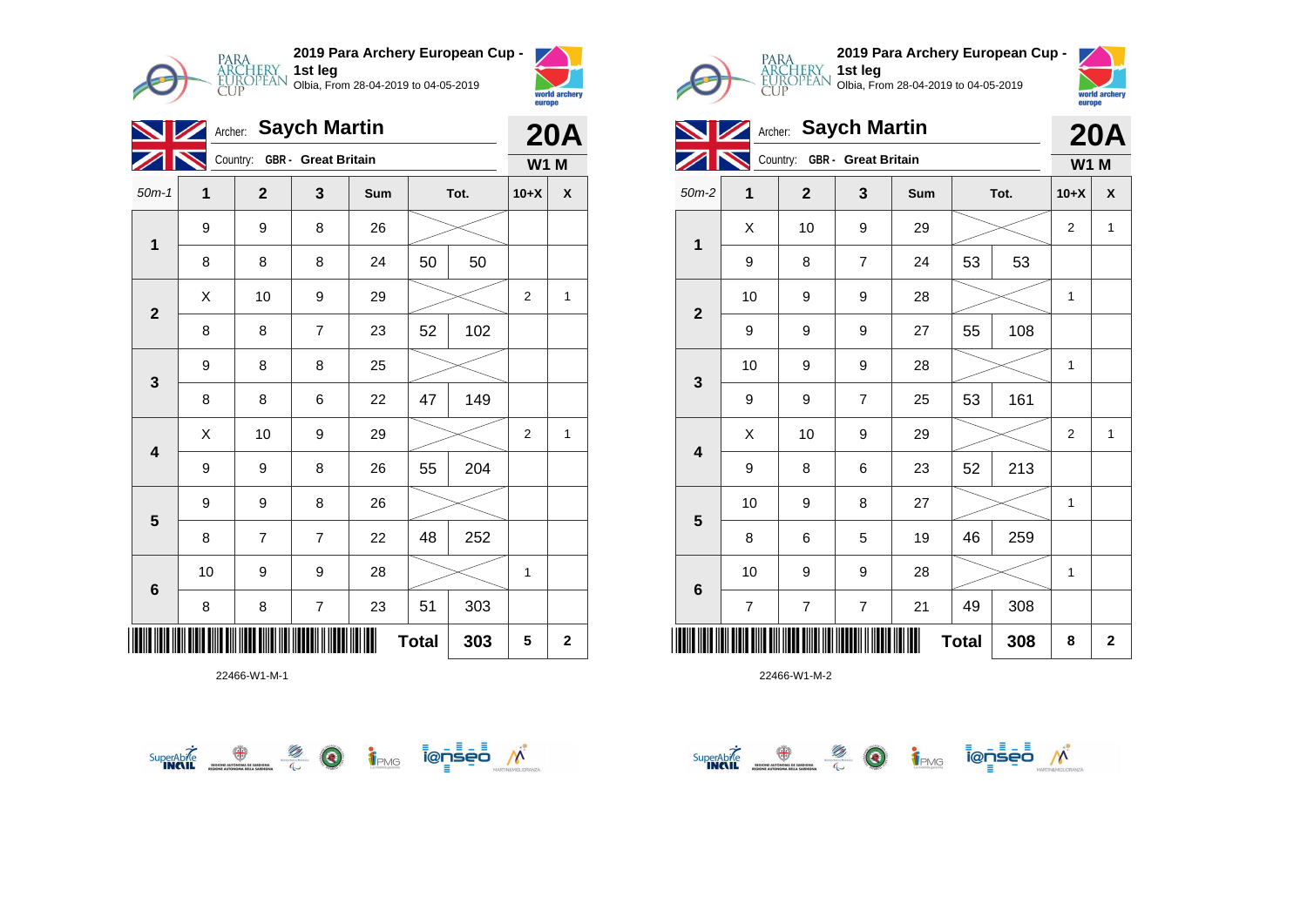

| $\blacksquare$           |             | 21A                          |                         |     |          |      |             |                    |  |
|--------------------------|-------------|------------------------------|-------------------------|-----|----------|------|-------------|--------------------|--|
|                          |             | Country: GBR - Great Britain |                         |     |          |      | <b>W1 M</b> |                    |  |
| $50m-1$                  | $\mathbf 1$ | $\mathbf{2}$                 | 3                       | Sum |          | Tot. | $10+X$      | $\pmb{\mathsf{X}}$ |  |
| $\mathbf{1}$             | X           | 9                            | 9                       | 28  |          |      | 1           | $\mathbf{1}$       |  |
|                          | 8           | 8                            | $\overline{7}$          | 23  | 51<br>51 |      |             |                    |  |
| $\mathbf{2}$             | 10          | 9                            | 9                       | 28  |          |      | 1           |                    |  |
|                          | 9           | 8                            | $\overline{7}$          | 24  | 52       | 103  |             |                    |  |
| 3                        | 10          | 9                            | 9                       | 28  |          |      | 1           |                    |  |
|                          | 9           | 8                            | $\overline{7}$          | 24  | 52       | 155  |             |                    |  |
| $\overline{\mathbf{4}}$  | 9           | 8                            | 8                       | 25  |          |      |             |                    |  |
|                          | 8           | 8                            | $\overline{7}$          | 23  | 48       | 203  |             |                    |  |
| 5                        | 10          | 9                            | 8                       | 27  |          |      | 1           |                    |  |
|                          | 8           | $\overline{7}$               | 6                       | 21  | 48       | 251  |             |                    |  |
| 6                        | X           | 10                           | 8                       | 28  |          |      | 2           | $\mathbf{1}$       |  |
|                          | 8           | $\overline{\mathbf{7}}$      | $\overline{\mathbf{7}}$ | 22  | 50       | 301  |             |                    |  |
| <b>Total</b><br>301<br>6 |             |                              |                         |     |          |      |             |                    |  |







**Archer: Cavanagh John Country: GBR - Great Britain 21A W1 M** 50m-2 **1 2 3 Sum Tot. 10+X X 1** 10 | 9 | 9 | 28 |  $>$  | 1 9 | 9 | 5 | 23 | 51 | 51

Olbia, From 28-04-2019 to 04-05-2019

**1st leg**

| III<br><b>Total</b><br>312 |                          |    |                         |        |    |     |                |                  |
|----------------------------|--------------------------|----|-------------------------|--------|----|-----|----------------|------------------|
| $6\phantom{1}6$            | 9                        | 8  | 8                       | 25     | 54 | 312 |                |                  |
|                            | Χ                        | Χ  | 9                       | 29     |    |     | $\mathbf 2$    | $\boldsymbol{2}$ |
| $\overline{\mathbf{5}}$    | 8                        | 8  | 8                       | 24     | 51 | 258 |                |                  |
|                            | 10                       | 9  | 8                       | 27     |    |     | 1              |                  |
| $\overline{\mathbf{4}}$    | 9                        | 9  | 8                       | 26     | 56 | 207 |                |                  |
|                            | Χ                        | 10 | 10                      | $30\,$ |    |     | 3              | $\mathbf{1}$     |
| $\mathbf 3$                | 9                        | 9  | $\overline{\mathbf{7}}$ | 25     | 53 | 151 |                |                  |
|                            | 10                       | 9  | 9                       | 28     |    |     | 1              |                  |
| $\mathbf 2$                | $\overline{\mathcal{I}}$ | 6  | 6                       | 19     | 47 | 98  |                |                  |
|                            | 10                       | 10 | 8                       | 28     |    |     | $\overline{c}$ |                  |

SuperAble <del>**O**</del> 2 a j<sub>PMG</sub> to see *n*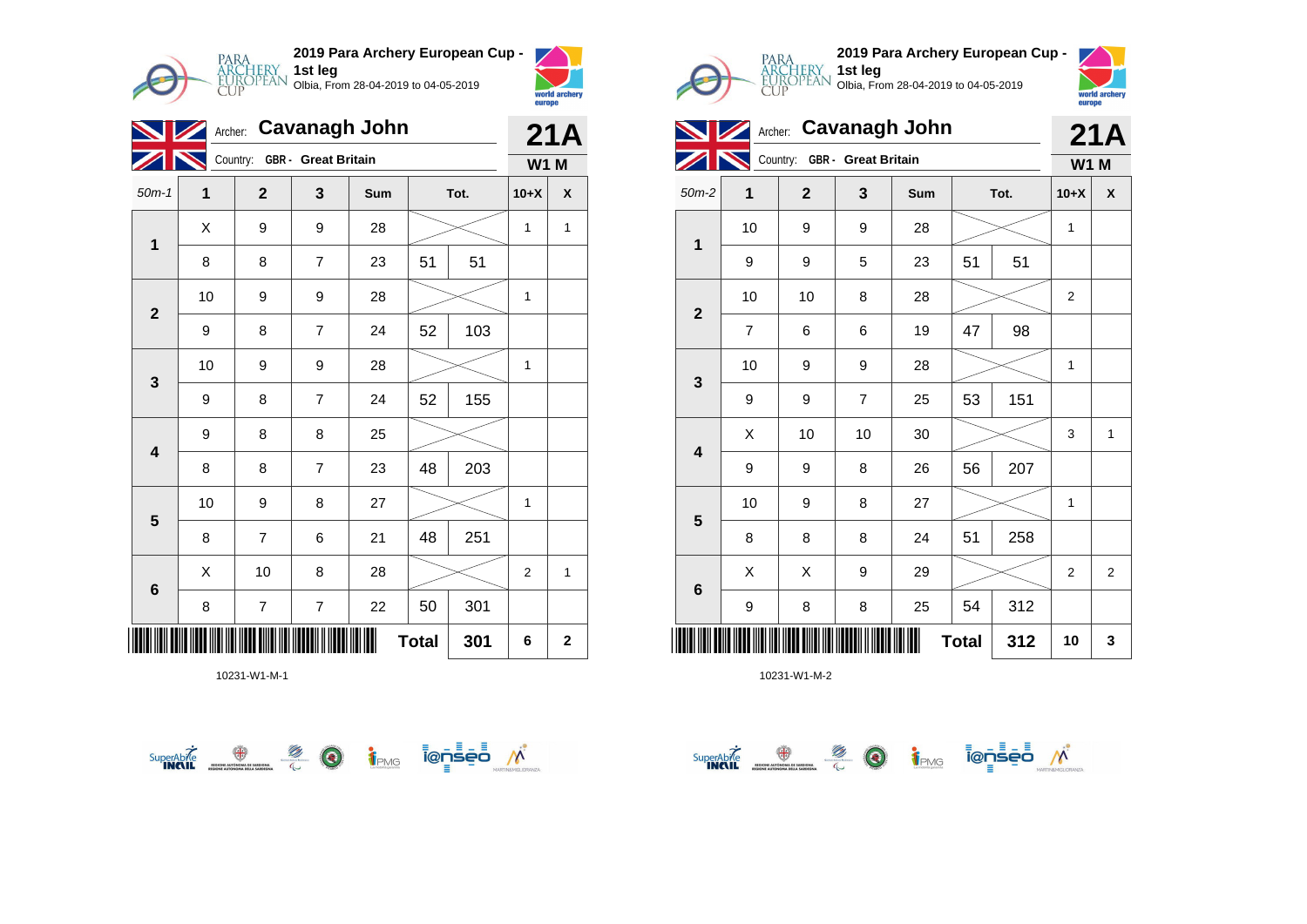

|                         | Archer:                 | <b>Demetrico Salvatore</b> |                | 21B |              |      |                |              |
|-------------------------|-------------------------|----------------------------|----------------|-----|--------------|------|----------------|--------------|
|                         |                         | Country:                   | ITA - Italy    |     |              |      | <b>W1 M</b>    |              |
| $50m-1$                 | $\overline{\mathbf{1}}$ | $\mathbf{2}$               | 3              | Sum |              | Tot. | $10+X$         | X            |
| $\overline{\mathbf{1}}$ | 10                      | 9                          | 9              | 28  |              |      | 1              |              |
|                         | 8                       | 8                          | 6              | 22  | 50           | 50   |                |              |
| $\overline{2}$          | X                       | 10                         | 9              | 29  |              |      | 2              | $\mathbf{1}$ |
|                         | 9                       | 9                          | 9              | 27  | 56           | 106  |                |              |
| $\mathbf{3}$            | 10                      | 10                         | 9              | 29  |              |      | $\overline{2}$ |              |
|                         | 9                       | 9                          | 9              | 27  | 56           | 162  |                |              |
| $\overline{\mathbf{4}}$ | 9                       | 9                          | 9              | 27  |              |      |                |              |
|                         | 9                       | 8                          | $\overline{7}$ | 24  | 51           | 213  |                |              |
| 5                       | 10                      | 9                          | 9              | 28  |              |      | 1              |              |
|                         | 8                       | 8                          | 8              | 24  | 52           | 265  |                |              |
| $\bf 6$                 | 10                      | 9                          | 9              | 28  |              |      | 1              |              |
|                         | 8                       | 8                          | 8              | 24  | 52           | 317  |                |              |
|                         |                         |                            |                |     | <b>Total</b> | 317  | 7              | 1            |







|                         | Archer: | <b>Demetrico Salvatore</b> |                | 21B |              |      |                |              |
|-------------------------|---------|----------------------------|----------------|-----|--------------|------|----------------|--------------|
|                         |         | Country: ITA - Italy       |                |     |              |      | <b>W1 M</b>    |              |
| $50m-2$                 | 1       | $\mathbf{2}$               | 3              | Sum |              | Tot. | $10+X$         | X            |
| 1                       | X       | 10                         | 9              | 29  |              |      | $\overline{2}$ | $\mathbf{1}$ |
|                         | 9       | 8                          | 8              | 25  | 54           | 54   |                |              |
| $\overline{2}$          | 10      | 10                         | 9              | 29  |              |      | $\overline{2}$ |              |
|                         | 9       | 9                          | $\overline{7}$ | 25  | 54           | 108  |                |              |
| 3                       | X       | 10                         | 9              | 29  |              |      | $\overline{2}$ | $\mathbf{1}$ |
|                         | 9       | 8                          | 7              | 24  | 53           | 161  |                |              |
| $\overline{\mathbf{4}}$ | 10      | 10                         | 9              | 29  |              |      | $\overline{2}$ |              |
|                         | 9       | 9                          | $\overline{7}$ | 25  | 54           | 215  |                |              |
|                         | X       | 10                         | 9              | 29  |              |      | $\overline{2}$ | 1            |
| 5                       | 9       | 9                          | 8              | 26  | 55           | 270  |                |              |
|                         | X       | 10                         | 10             | 30  |              |      | 3              | $\mathbf{1}$ |
| $6\phantom{1}6$         | 9       | 9                          | 8              | 26  | 56           | 326  |                |              |
|                         |         |                            |                |     | <b>Total</b> | 326  | 13             | 4            |

**1st leg**

Olbia, From 28-04-2019 to 04-05-2019

 $\overbrace{\text{supexch}}^{\text{Supexch}} \overbrace{\text{supex}}^{\text{opex}} \overbrace{\text{supexch}}^{\text{opex}} \overbrace{\text{supexch}}^{\text{opex}} \overbrace{\text{supexch}}^{\text{opex}} \overbrace{\text{supexch}}^{\text{opex}}$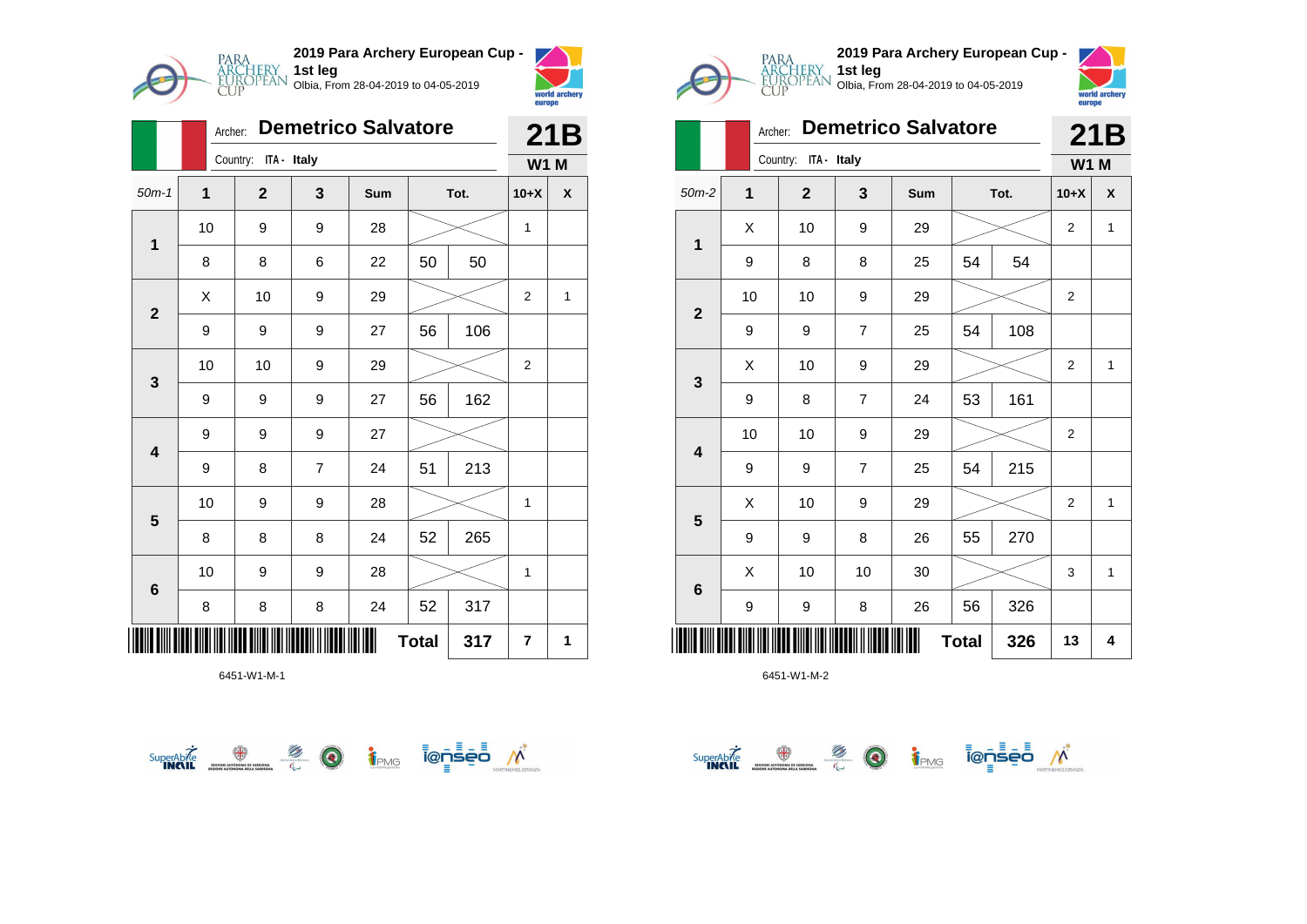

| Davidek Karel<br>Archer: |                         |                               |    |     |    |      |                | 22A          |  |
|--------------------------|-------------------------|-------------------------------|----|-----|----|------|----------------|--------------|--|
|                          |                         | Country: CZE - Czech Republic |    |     |    |      | <b>W1 M</b>    |              |  |
| $50m-1$                  | $\overline{\mathbf{1}}$ | $\overline{2}$                | 3  | Sum |    | Tot. | $10+X$         | X            |  |
| $\mathbf{1}$             | 10                      | 9                             | 9  | 28  |    |      | 1              |              |  |
|                          | 8                       | 7                             | 6  | 21  | 49 | 49   |                |              |  |
| $\mathbf{2}$             | X                       | 10                            | 10 | 30  |    |      | 3              | 1            |  |
|                          | 9                       | 8                             | 8  | 25  | 55 | 104  |                |              |  |
| $\mathbf{3}$             | X                       | 10                            | 9  | 29  |    |      | $\overline{2}$ | $\mathbf{1}$ |  |
|                          | 8                       | $\overline{7}$                | 6  | 21  | 50 | 154  |                |              |  |
| $\overline{\mathbf{4}}$  | 9                       | 9                             | 8  | 26  |    |      |                |              |  |
|                          | 8                       | $\overline{7}$                | 6  | 21  | 47 | 201  |                |              |  |
| 5                        | X                       | 10                            | 9  | 29  |    |      | $\overline{2}$ | 1            |  |
|                          | 8                       | 7                             | 6  | 21  | 50 | 251  |                |              |  |
| $6\phantom{1}6$          | X                       | 9                             | 9  | 28  |    |      | 1              | 1            |  |
|                          | 9                       | 9                             | 6  | 24  | 52 | 303  |                |              |  |
| <b>Total</b><br>303<br>9 |                         |                               |    |     |    |      |                |              |  |







|                         |    | <b>22A</b>   |                      |     |              |      |                |              |
|-------------------------|----|--------------|----------------------|-----|--------------|------|----------------|--------------|
|                         |    | Country:     | CZE - Czech Republic |     |              |      | <b>W1 M</b>    |              |
| $50m-2$                 | 1  | $\mathbf{2}$ | 3                    | Sum |              | Tot. | $10+X$         | X            |
| 1                       | 10 | 9            | 9                    | 28  |              |      | 1              |              |
|                         | 9  | 9            | 8                    | 26  | 54           | 54   |                |              |
| $\overline{2}$          | Χ  | 10           | 9                    | 29  |              |      | $\overline{2}$ | $\mathbf{1}$ |
|                         | 9  | 8            | 5                    | 22  | 51           | 105  |                |              |
| 3                       | Χ  | 9            | 9                    | 28  |              |      | 1              | $\mathbf{1}$ |
|                         | 8  | 8            | $\overline{7}$       | 23  | 51           | 156  |                |              |
| $\overline{\mathbf{4}}$ | 10 | 9            | 9                    | 28  |              |      | 1              |              |
|                         | 9  | 9            | 8                    | 26  | 54           | 210  |                |              |
|                         | 9  | 9            | 9                    | 27  |              |      |                |              |
| $\overline{\mathbf{5}}$ | 9  | 8            | 7                    | 24  | 51           | 261  |                |              |
|                         | X  | 10           | 9                    | 29  |              |      | $\overline{2}$ | $\mathbf{1}$ |
| 6                       | 9  | 8            | 6                    | 23  | 52           | 313  |                |              |
|                         |    |              |                      |     | <b>Total</b> | 313  | 7              | 3            |

SuperAbite SuperAbite SuperAbite SuperAbite SuperAbite SuperAbite SuperApite Super

**1st leg**

Olbia, From 28-04-2019 to 04-05-2019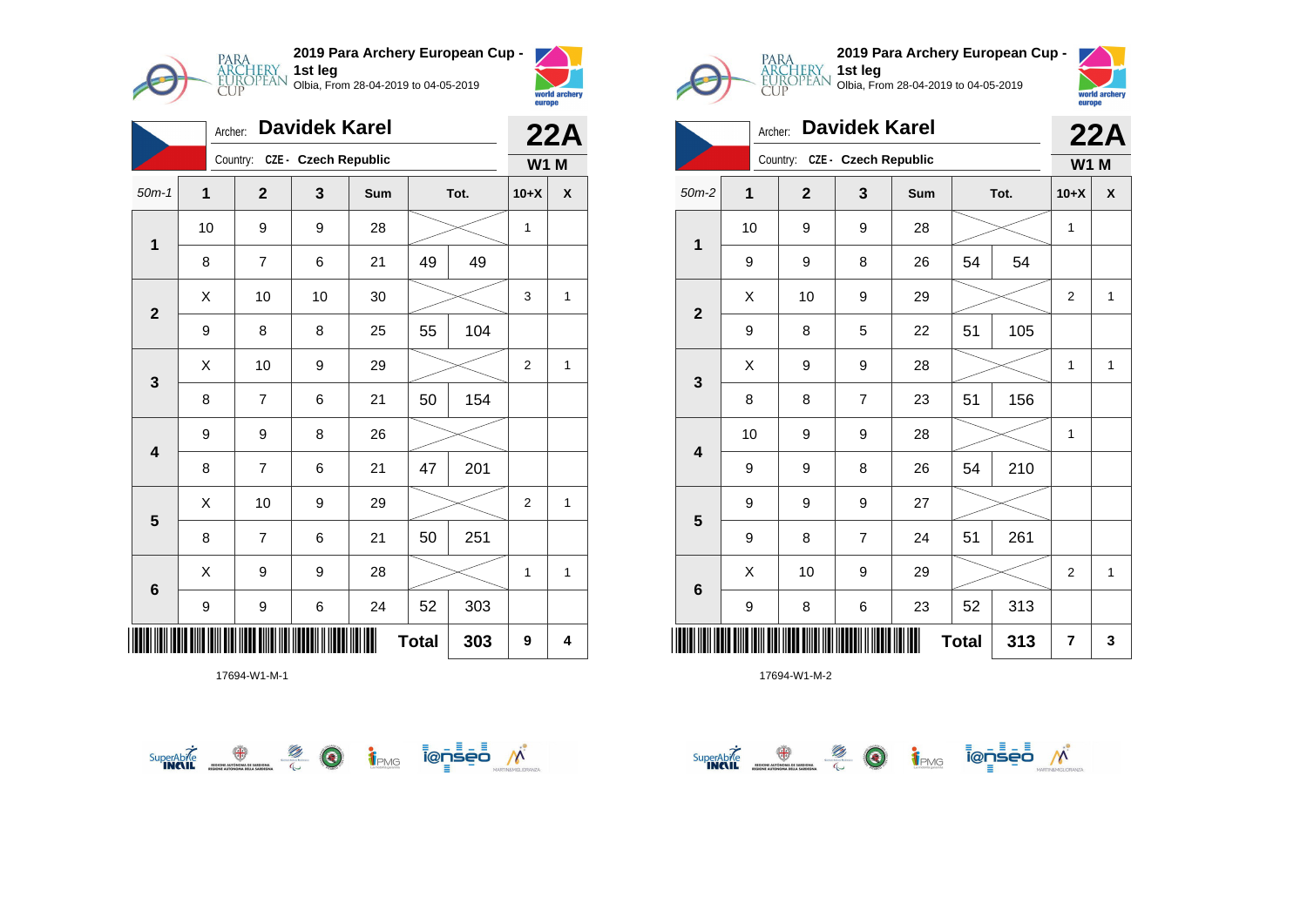

|                         |    | Archer: |                |                | 22B |              |      |             |   |
|-------------------------|----|---------|----------------|----------------|-----|--------------|------|-------------|---|
|                         |    |         | Country:       | ROU - Romania  |     |              |      | <b>W1 M</b> |   |
| $50m-1$                 | 1  |         | $\mathbf{2}$   | 3              | Sum |              | Tot. | $10+X$      | χ |
| $\mathbf 1$             | 9  |         | 8              | 8              | 25  |              |      |             |   |
|                         | 8  |         | 8              | $\overline{7}$ | 23  | 48           | 48   |             |   |
| $\overline{\mathbf{2}}$ | 10 |         | 9              | 8              | 27  |              |      | 1           |   |
|                         | 8  |         | 8              | 5              | 21  | 48           | 96   |             |   |
| 3                       | X  |         | 9              | 9              | 28  |              |      | 1           | 1 |
|                         | 7  |         | $\overline{7}$ | 6              | 20  | 48           | 144  |             |   |
| $\overline{\mathbf{4}}$ | 9  |         | 8              | 8              | 25  |              |      |             |   |
|                         | 8  |         | 8              | $\overline{7}$ | 23  | 48           | 192  |             |   |
| 5                       | 10 |         | 9              | 9              | 28  |              |      | 1           |   |
|                         | 9  |         | 9              | $\overline{7}$ | 25  | 53           | 245  |             |   |
| 6                       | 10 |         | 9              | 9              | 28  |              |      | 1           |   |
|                         | 9  |         | 8              | 6              | 23  | 51           | 296  |             |   |
|                         |    |         |                |                |     | <b>Total</b> | 296  | 4           | 1 |







|                         | Archer: |                        |                | 22B |              |      |                |                |
|-------------------------|---------|------------------------|----------------|-----|--------------|------|----------------|----------------|
|                         |         | Country: ROU - Romania |                |     |              |      | <b>W1 M</b>    |                |
| $50m-2$                 | 1       | $\mathbf{2}$           | 3              | Sum |              | Tot. | $10+X$         | X              |
| $\mathbf 1$             | X       | 9                      | 9              | 28  |              |      | 1              | 1              |
|                         | 9       | $\overline{7}$         | $\overline{7}$ | 23  | 51           | 51   |                |                |
| $\mathbf{2}$            | 10      | 10                     | 9              | 29  |              |      | $\overline{2}$ |                |
|                         | 8       | 8                      | 8              | 24  | 53           | 104  |                |                |
|                         | 9       | 9                      | 9              | 27  |              |      |                |                |
| $\mathbf{3}$            | 8       | 8                      | 7              | 23  | 50           | 154  |                |                |
| $\overline{\mathbf{4}}$ | 10      | 10                     | 9              | 29  |              |      | $\overline{2}$ |                |
|                         | 8       | 8                      | 6              | 22  | 51           | 205  |                |                |
|                         | Χ       | 10                     | 10             | 30  |              |      | 3              | $\mathbf{1}$   |
| 5                       | 10      | 9                      | 6              | 25  | 55           | 260  | 1              |                |
| $\bf 6$                 | X       | X                      | 10             | 30  |              |      | 3              | $\overline{2}$ |
|                         | 9       | 9                      | 7              | 25  | 55           | 315  |                |                |
| Ш                       |         |                        |                |     | <b>Total</b> | 315  | 12             | 4              |

 $\overbrace{\text{supexch}}^{\text{Supexch}} \overbrace{\text{supex}}^{\text{opex}} \overbrace{\text{supexch}}^{\text{opex}} \overbrace{\text{supexch}}^{\text{opex}} \overbrace{\text{supexch}}^{\text{opex}} \overbrace{\text{supexch}}^{\text{opex}}$ 

**1st leg**

Olbia, From 28-04-2019 to 04-05-2019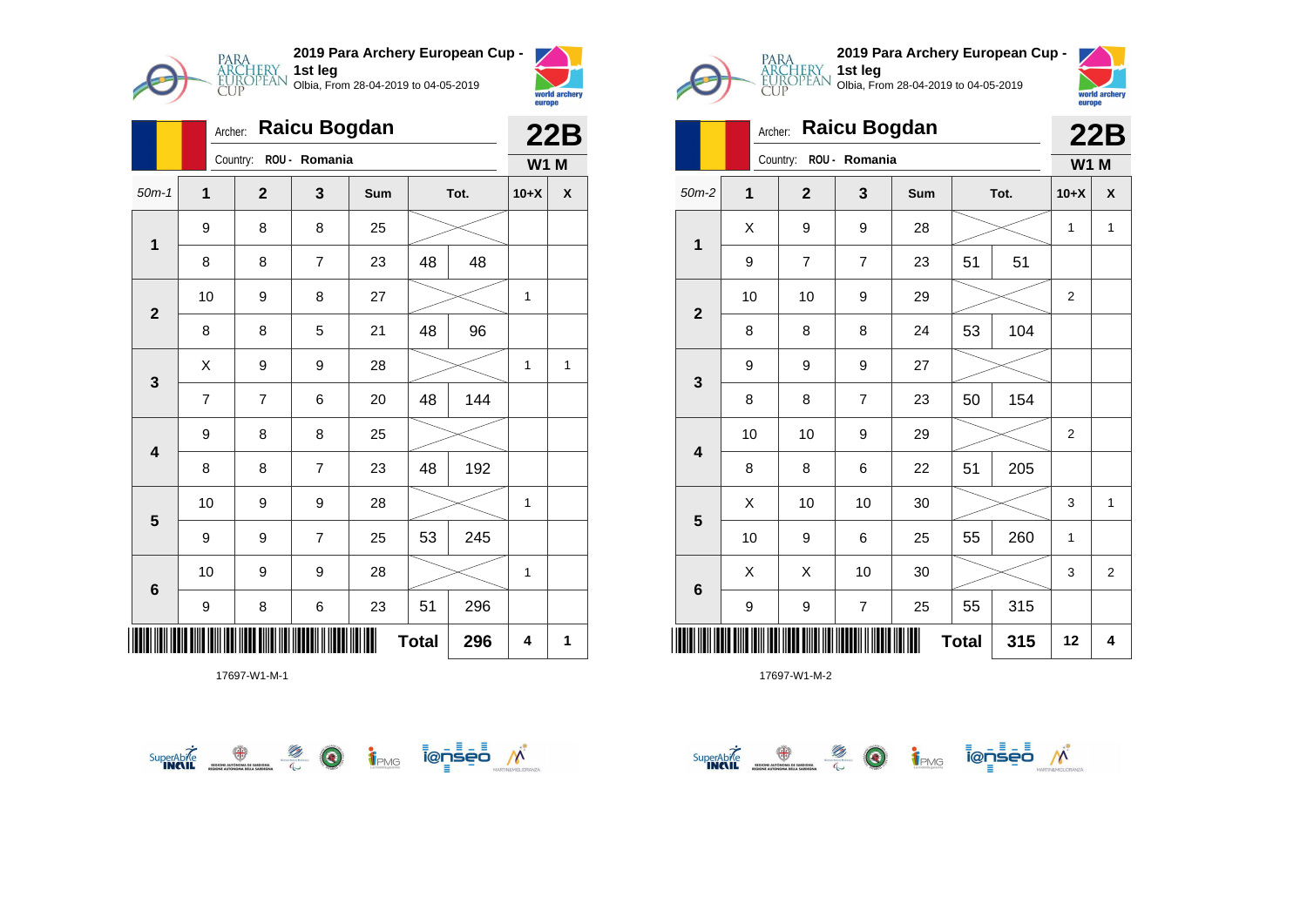

|                         | <b>Drahoninsky David</b><br>Archer: |              |              |     |    |      |        | <b>23A</b>     |  |
|-------------------------|-------------------------------------|--------------|--------------|-----|----|------|--------|----------------|--|
|                         | CZE - Czech Republic<br>Country:    |              |              |     |    |      |        |                |  |
| $50m-1$                 | $\overline{1}$                      | $\mathbf{2}$ | $\mathbf{3}$ | Sum |    | Tot. | $10+X$ | X              |  |
| $\overline{1}$          | X                                   | X            | 10           | 30  |    |      | 3      | $\overline{2}$ |  |
|                         | 9                                   | 9            | 8            | 26  | 56 | 56   |        |                |  |
| $\overline{\mathbf{2}}$ | X                                   | 10           | 10           | 30  |    |      | 3      | 1              |  |
|                         | 10                                  | 9            | 9            | 28  | 58 | 114  | 1      |                |  |
| $\mathbf{3}$            | Χ                                   | X            | 10           | 30  |    |      | 3      | $\overline{2}$ |  |
|                         | 10                                  | 10           | 9            | 29  | 59 | 173  | 2      |                |  |
| 4                       | X                                   | Χ            | 10           | 30  |    |      | 3      | 2              |  |
|                         | 10                                  | 9            | 8            | 27  | 57 | 230  | 1      |                |  |
| 5                       | X                                   | X            | 10           | 30  |    |      | 3      | $\overline{2}$ |  |
|                         | 9                                   | 9            | 8            | 26  | 56 | 286  |        |                |  |
| $6\phantom{1}6$         | X                                   | 10           | 10           | 30  |    |      | 3      | 1              |  |
|                         | 9                                   | 8            | 8            | 25  | 55 | 341  |        |                |  |
| <b>Total</b><br>341     |                                     |              |              |     |    |      | 22     | 10             |  |







|                         | <b>Drahoninsky David</b><br>Archer: |              |    |     |              |             | 23A    |                |
|-------------------------|-------------------------------------|--------------|----|-----|--------------|-------------|--------|----------------|
|                         | Country: CZE - Czech Republic       |              |    |     |              | <b>W1 M</b> |        |                |
| $50m-2$                 | 1                                   | $\mathbf{2}$ | 3  | Sum |              | Tot.        | $10+X$ | X              |
|                         | X                                   | 10           | 10 | 30  |              |             | 3      | 1              |
| 1                       | 9                                   | 8            | 8  | 25  | 55           | 55          |        |                |
| $\overline{\mathbf{2}}$ | X                                   | X            | 10 | 30  |              |             |        | $\overline{2}$ |
|                         | 10                                  | 9            | 8  | 27  | 57           | 112         | 1      |                |
| 3                       | 9                                   | 9            | 9  | 27  |              |             |        |                |
|                         | 9                                   | 9            | 9  | 27  | 54           | 166         |        |                |
| 4                       | X                                   | 10           | 10 | 30  |              |             | 3      | 1              |
|                         | 10                                  | 9            | 9  | 28  | 58           | 224         | 1      |                |
| 5                       | X                                   | 10           | 10 | 30  |              |             | 3      | 1              |
|                         | 9                                   | 9            | 9  | 27  | 57           | 281         |        |                |
| 6                       | X                                   | 10           | 10 | 30  |              |             | 3      | 1              |
|                         | 10                                  | 9            | 9  | 28  | 58           | 339         | 1      |                |
|                         |                                     |              |    |     | <b>Total</b> | 339         | 18     | 6              |

**1st leg**

Olbia, From 28-04-2019 to 04-05-2019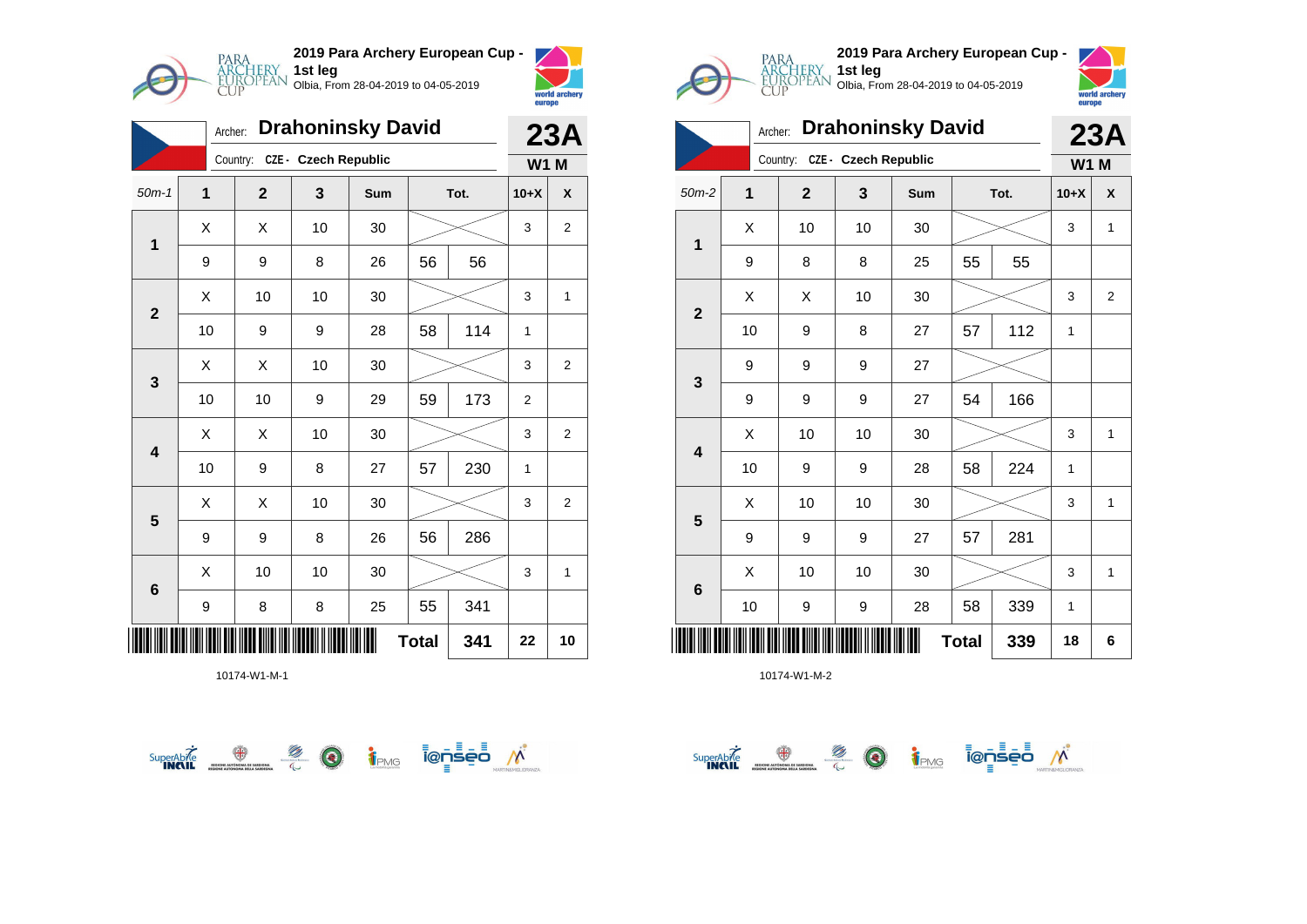

**2019 Para Archery European Cup - 1st leg** Olbia, From 28-04-2019 to 04-05-2019



|                         | <b>Santana Franco Eugenio</b><br>Archer: |              |                         |     |              |      | 23B            |             |  |  |
|-------------------------|------------------------------------------|--------------|-------------------------|-----|--------------|------|----------------|-------------|--|--|
|                         | Country:<br>BRA - Brazil                 |              |                         |     |              |      |                | <b>W1 M</b> |  |  |
| $50m-1$                 | 1                                        | $\mathbf{2}$ | 3                       | Sum |              | Tot. | $10+X$         | χ           |  |  |
| $\overline{\mathbf{1}}$ | 9                                        | 9            | 8                       | 26  |              |      |                |             |  |  |
|                         | 8                                        | 7            | 6                       | 21  | 47           | 47   |                |             |  |  |
| $\mathbf{2}$            | 10                                       | 9            | 9                       | 28  |              |      | 1              |             |  |  |
|                         | 8                                        | 8            | $\overline{7}$          | 23  | 51           | 98   |                |             |  |  |
| $\mathbf{3}$            | 10                                       | 10           | 9                       | 29  |              |      | $\overline{2}$ |             |  |  |
|                         | 9                                        | 8            | 8                       | 25  | 54           | 152  |                |             |  |  |
| $\overline{\mathbf{4}}$ | 9                                        | 8            | 7                       | 24  |              |      |                |             |  |  |
|                         | 5                                        | 5            | 5                       | 15  | 39           | 191  |                |             |  |  |
| 5                       | 9                                        | 9            | 9                       | 27  |              |      |                |             |  |  |
|                         | 9                                        | 8            | $\overline{7}$          | 24  | 51           | 242  |                |             |  |  |
| $6\phantom{1}6$         | 9                                        | 9            | 9                       | 27  |              |      |                |             |  |  |
|                         | 9                                        | 8            | $\overline{\mathbf{7}}$ | 24  | 51           | 293  |                |             |  |  |
|                         |                                          |              |                         |     | <b>Total</b> | 293  | 3              | 0           |  |  |

16051-W1-M-1









Olbia, From 28-04-2019 to 04-05-2019

**1st leg**

| $\mathbf{1}$            | 10 | 9                       | 9                       | 28 |              |     | 1                |   |
|-------------------------|----|-------------------------|-------------------------|----|--------------|-----|------------------|---|
|                         | 8  | 8                       | $\overline{7}$          | 23 | 51           | 51  |                  |   |
| $\mathbf{2}$            | 10 | 10                      | $\boldsymbol{9}$        | 29 |              |     | $\boldsymbol{2}$ |   |
|                         | 9  | 8                       | 8                       | 25 | 54           | 105 |                  |   |
| $\mathbf 3$             | 10 | 8                       | 8                       | 26 |              |     | 1                |   |
|                         | 8  | 8                       | 6                       | 22 | 48           | 153 |                  |   |
| $\overline{\mathbf{4}}$ | 10 | 8                       | 8                       | 26 |              |     | 1                |   |
|                         | 8  | 7                       | 4                       | 19 | 45           | 198 |                  |   |
| $5\phantom{.0}$         | 10 | 9                       | $\boldsymbol{9}$        | 28 |              |     | 1                |   |
|                         | 8  | $\overline{\mathbf{7}}$ | $\overline{\mathbf{7}}$ | 22 | 50           | 248 |                  |   |
| $\bf 6$                 | Χ  | 9                       | $\boldsymbol{9}$        | 28 |              |     | 1                | 1 |
|                         | 9  | 9                       | 8                       | 26 | 54           | 302 |                  |   |
|                         |    |                         |                         | Ш  | <b>Total</b> | 302 | 7                | 1 |

 $\overbrace{\phantom{\mathsf{supp}}^{\mathsf{supp}}\mathsf{A}\mathsf{D}\mathsf{D}}^{\mathsf{supp}}$